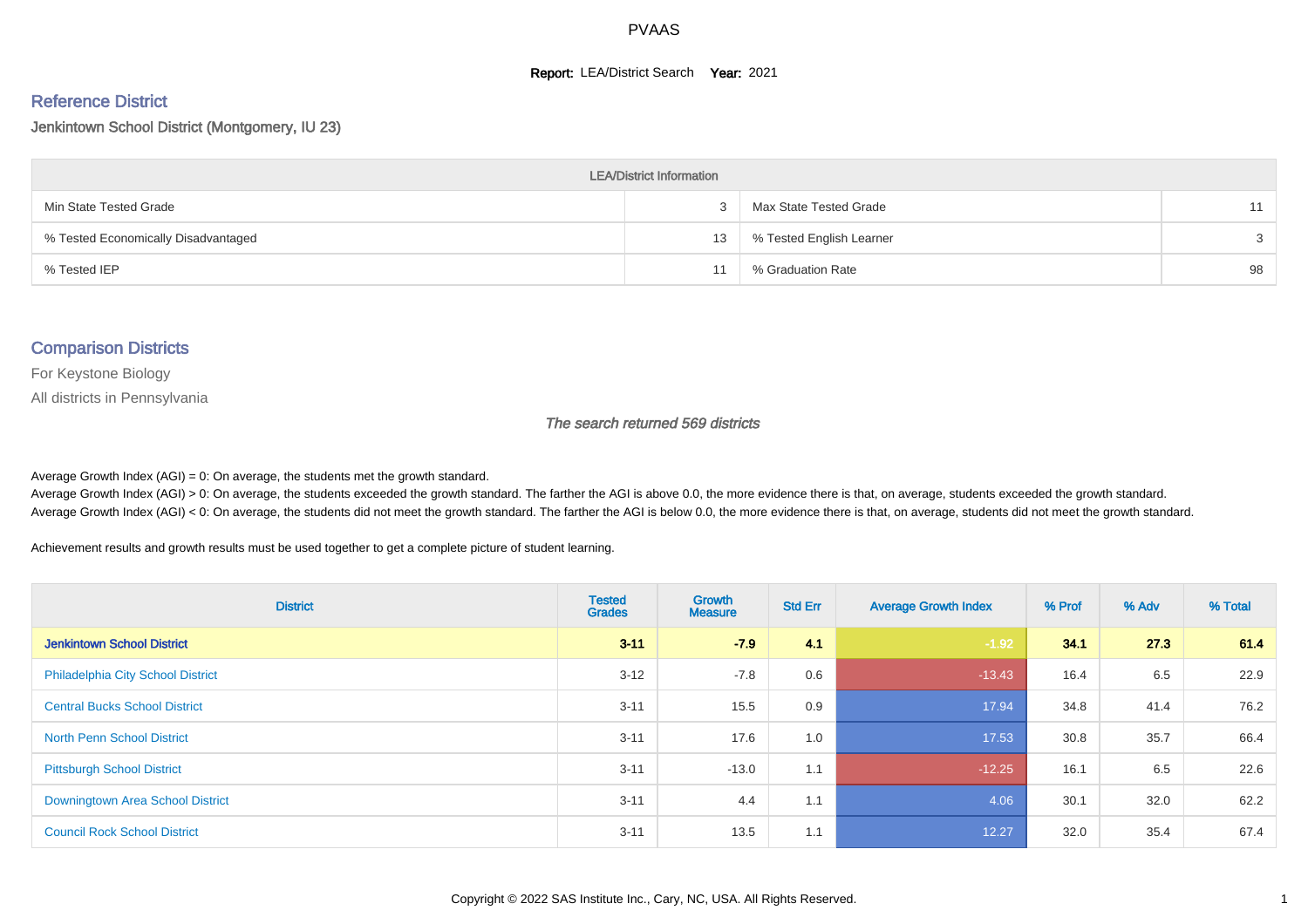| <b>District</b>                           | <b>Tested</b><br><b>Grades</b> | <b>Growth</b><br><b>Measure</b> | <b>Std Err</b> | <b>Average Growth Index</b> | % Prof | % Adv | % Total |
|-------------------------------------------|--------------------------------|---------------------------------|----------------|-----------------------------|--------|-------|---------|
| <b>Jenkintown School District</b>         | $3 - 11$                       | $-7.9$                          | 4.1            | $-1.92$                     | 34.1   | 27.3  | 61.4    |
| <b>Bethlehem Area School District</b>     | $3 - 11$                       | $-4.5$                          | 1.1            | $-3.91$                     | 20.4   | 11.3  | 31.7    |
| <b>Parkland School District</b>           | $3 - 11$                       | $-3.7$                          | 1.2            | $-3.17$                     | 31.4   | 30.6  | 62.0    |
| <b>West Chester Area School District</b>  | $3 - 11$                       | $-2.1$                          | 1.2            | $-1.83$                     | 36.4   | 23.2  | 59.6    |
| <b>Reading School District</b>            | $3 - 11$                       | 4.3                             | 1.2            | 3.71                        | 16.8   | 6.0   | 22.8    |
| <b>East Penn School District</b>          | $3 - 11$                       | 8.9                             | 1.2            | 7.61                        | 32.8   | 26.4  | 59.2    |
| <b>Cumberland Valley School District</b>  | $3 - 12$                       | 18.6                            | 1.2            | 15.79                       | 31.3   | 39.2  | 70.5    |
| <b>Spring-Ford Area School District</b>   | $3 - 11$                       | 16.6                            | 1.2            | 14.02                       | 30.4   | 45.3  | 75.7    |
| <b>Lower Merion School District</b>       | $3 - 11$                       | 18.9                            | 1.2            | 15.42                       | 29.4   | 48.6  | 78.0    |
| <b>Central Dauphin School District</b>    | $3 - 11$                       | $-5.2$                          | 1.2            | $-4.24$                     | 29.3   | 8.7   | 38.0    |
| <b>Chambersburg Area School District</b>  | $3 - 11$                       | $-5.6$                          | 1.3            | $-4.42$                     | 24.2   | 15.2  | 39.4    |
| North Allegheny School District           | $3 - 11$                       | 18.0                            | 1.3            | 14.25                       | 30.5   | 42.9  | 73.4    |
| <b>Hempfield School District</b>          | $3 - 11$                       | 13.4                            | 1.3            | 10.53                       | 29.9   | 36.8  | 66.7    |
| <b>Pennsbury School District</b>          | $3 - 11$                       | 5.6                             | 1.3            | 4.38                        | 37.7   | 27.7  | 65.4    |
| <b>Easton Area School District</b>        | $3 - 12$                       | 6.3                             | 1.3            | 4.91                        | 24.1   | 13.0  | 37.1    |
| <b>West Shore School District</b>         | $3 - 12$                       | 2.2                             | 1.3            | 1.68                        | 31.8   | 15.2  | 47.1    |
| <b>Neshaminy School District</b>          | $3 - 11$                       | 8.6                             | 1.3            | 6.56                        | 31.3   | 23.9  | 55.2    |
| <b>State College Area School District</b> | $3 - 11$                       | 24.5                            | 1.3            | 18.59                       | 31.9   | 46.9  | 78.8    |
| Mt Lebanon School District                | $3 - 11$                       | 2.4                             | 1.3            | 1.79                        | 39.3   | 37.4  | 76.8    |
| <b>Upper Darby School District</b>        | $3 - 12$                       | 11.2                            | 1.4            | 8.28                        | 23.8   | 11.8  | 35.6    |
| <b>Allentown City School District</b>     | $3 - 12$                       | $-16.9$                         | 1.4            | $-12.37$                    | 5.9    | 0.4   | 6.3     |
| <b>Haverford Township School District</b> | $3 - 11$                       | 1.4                             | 1.4            | 1.05                        | 36.7   | 26.3  | 63.0    |
| <b>Millcreek Township School District</b> | $3 - 11$                       | 9.1                             | 1.4            | 6.61                        | 34.5   | 30.1  | 64.6    |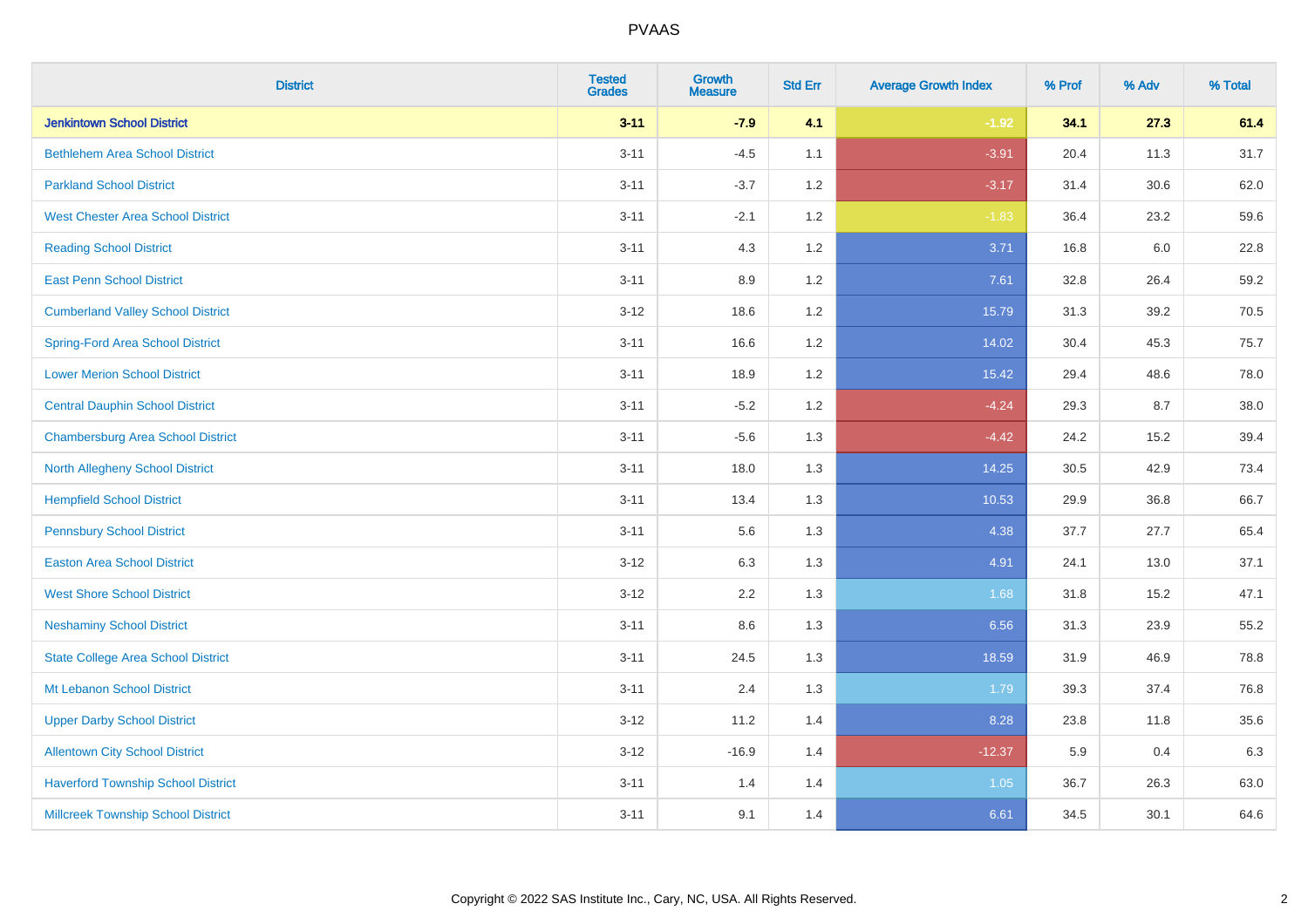| <b>District</b>                             | <b>Tested</b><br><b>Grades</b> | <b>Growth</b><br><b>Measure</b> | <b>Std Err</b> | <b>Average Growth Index</b> | % Prof | % Adv   | % Total |
|---------------------------------------------|--------------------------------|---------------------------------|----------------|-----------------------------|--------|---------|---------|
| <b>Jenkintown School District</b>           | $3 - 11$                       | $-7.9$                          | 4.1            | $-1.92$                     | 34.1   | 27.3    | 61.4    |
| <b>Lancaster School District</b>            | $3 - 12$                       | $-10.0$                         | 1.4            | $-7.22$                     | 9.0    | $3.9\,$ | 12.8    |
| <b>Bristol Township School District</b>     | $3 - 11$                       | $-7.4$                          | 1.4            | $-5.32$                     | 13.8   | 4.6     | 18.4    |
| <b>Boyertown Area School District</b>       | $3 - 11$                       | $-2.9$                          | 1.4            | $-2.06$                     | 30.8   | 22.6    | 53.4    |
| <b>Dallastown Area School District</b>      | $3 - 11$                       | 19.9                            | 1.4            | 14.14                       | 36.8   | 34.2    | 71.0    |
| <b>Williamsport Area School District</b>    | $3 - 11$                       | $-11.7$                         | 1.4            | $-8.29$                     | 18.2   | 10.5    | 28.7    |
| <b>Seneca Valley School District</b>        | $3 - 11$                       | 0.8                             | 1.4            | 0.54                        | 40.6   | 25.2    | 65.8    |
| <b>Souderton Area School District</b>       | $3 - 11$                       | 18.5                            | 1.4            | 12.86                       | 39.2   | 31.2    | 70.4    |
| East Stroudsburg Area School District       | $3 - 11$                       | $-4.9$                          | 1.4            | $-3.38$                     | 22.7   | 12.5    | 35.2    |
| <b>Avon Grove School District</b>           | $3 - 10$                       | 7.6                             | 1.4            | 5.29                        | 33.7   | 33.2    | 67.0    |
| <b>Erie City School District</b>            | $3 - 12$                       | $-4.5$                          | 1.4            | $-3.09$                     | 13.4   | 6.7     | 20.1    |
| <b>Manheim Township School District</b>     | $3 - 12$                       | 10.9                            | 1.5            | 7.51                        | 30.9   | 31.0    | 61.9    |
| <b>Wilson School District</b>               | $3 - 12$                       | 0.5                             | 1.5            | 0.32                        | 30.4   | 25.5    | 55.9    |
| <b>Pennridge School District</b>            | $3 - 10$                       | 7.4                             | 1.5            | 5.10                        | 32.0   | 27.6    | 59.6    |
| <b>Penn Manor School District</b>           | $3 - 11$                       | 7.1                             | 1.5            | 4.82                        | 26.7   | 20.5    | 47.2    |
| <b>Butler Area School District</b>          | $3 - 11$                       | $-14.1$                         | 1.5            | $-9.60$                     | 26.4   | 11.1    | 37.5    |
| <b>Central York School District</b>         | $3 - 12$                       | 12.9                            | 1.5            | 8.64                        | 31.4   | 24.1    | 55.5    |
| <b>Perkiomen Valley School District</b>     | $3 - 11$                       | 2.7                             | 1.5            | 1.83                        | 35.0   | 25.3    | 60.3    |
| <b>Centennial School District</b>           | $3 - 10$                       | 1.5                             | 1.5            | 0.98                        | 23.6   | 12.4    | 36.0    |
| Altoona Area School District                | $3 - 12$                       | 0.1                             | 1.5            | 0.07                        | 29.0   | 13.8    | 42.8    |
| Owen J Roberts School District              | $3 - 11$                       | $-3.5$                          | 1.5            | $-2.27$                     | 36.8   | 24.4    | 61.2    |
| Pennsylvania Cyber Charter School           | $3 - 11$                       | 0.6                             | 1.5            | 0.37                        | 20.8   | 8.1     | 28.9    |
| <b>Quakertown Community School District</b> | $3 - 12$                       | $-4.3$                          | 1.5            | $-2.79$                     | 33.8   | 20.1    | 53.8    |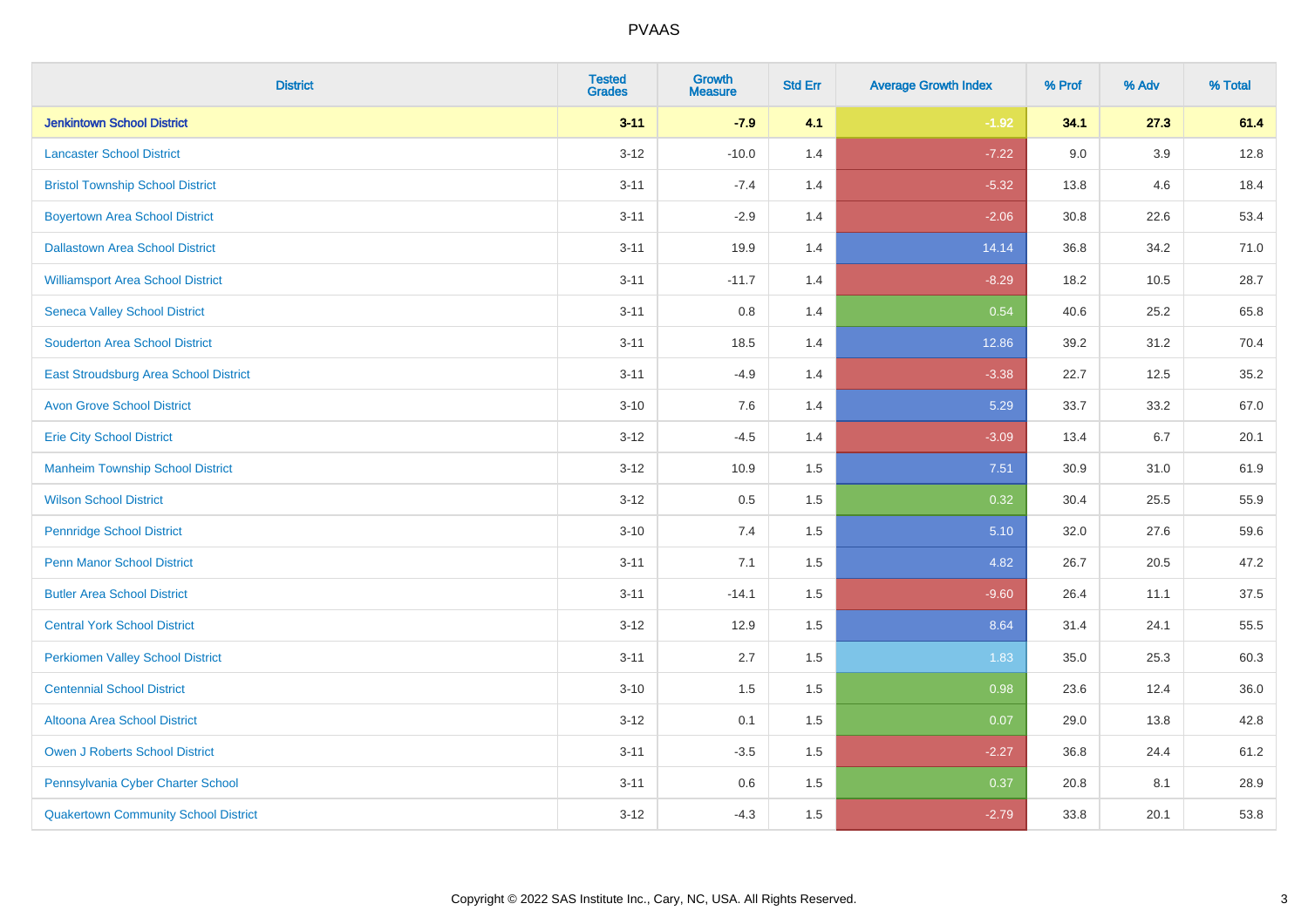| <b>District</b>                                    | <b>Tested</b><br><b>Grades</b> | Growth<br><b>Measure</b> | <b>Std Err</b> | <b>Average Growth Index</b> | % Prof | % Adv | % Total |
|----------------------------------------------------|--------------------------------|--------------------------|----------------|-----------------------------|--------|-------|---------|
| <b>Jenkintown School District</b>                  | $3 - 11$                       | $-7.9$                   | 4.1            | $-1.92$                     | 34.1   | 27.3  | 61.4    |
| <b>Canon-Mcmillan School District</b>              | $3 - 11$                       | $-5.0$                   | 1.5            | $-3.25$                     | 30.8   | 28.5  | 59.3    |
| Northampton Area School District                   | $3 - 11$                       | 3.2                      | 1.5            | 2.05                        | 29.8   | 17.9  | 47.7    |
| <b>Commonwealth Charter Academy Charter School</b> | $3 - 10$                       | 4.2                      | 1.6            | 2.68                        | 27.0   | 15.6  | 42.5    |
| <b>Hazleton Area School District</b>               | $3 - 11$                       | 6.0                      | 1.6            | 3.85                        | 20.5   | 9.0   | 29.5    |
| <b>Cornwall-Lebanon School District</b>            | $3 - 11$                       | 8.2                      | 1.6            | 5.24                        | 28.0   | 20.5  | 48.6    |
| <b>Bensalem Township School District</b>           | $3 - 11$                       | 1.0                      | 1.6            | 0.63                        | 24.3   | 10.7  | 34.9    |
| <b>Armstrong School District</b>                   | $3 - 11$                       | $9.8\,$                  | 1.6            | 6.22                        | 32.8   | 24.6  | 57.4    |
| <b>Methacton School District</b>                   | $3 - 11$                       | 11.0                     | 1.6            | 6.94                        | 36.0   | 33.6  | 69.6    |
| <b>Abington School District</b>                    | $3 - 10$                       | 0.9                      | 1.6            | 0.57                        | 29.7   | 28.7  | 58.4    |
| <b>Ridley School District</b>                      | $3 - 12$                       | 0.3                      | 1.6            | 0.21                        | 32.0   | 10.7  | 42.6    |
| <b>Mifflin County School District</b>              | $3 - 11$                       | 12.3                     | 1.6            | 7.69                        | 35.1   | 15.1  | 50.3    |
| <b>Norwin School District</b>                      | $3 - 11$                       | $-1.1$                   | 1.6            | $-0.70$                     | 37.7   | 27.6  | 65.2    |
| <b>Stroudsburg Area School District</b>            | $3 - 11$                       | 7.5                      | 1.6            | 4.70                        | 30.4   | 18.3  | 48.7    |
| <b>Hempfield Area School District</b>              | $3 - 12$                       | $-10.2$                  | 1.6            | $-6.37$                     | 28.1   | 19.2  | 47.3    |
| <b>York Co School Of Technology</b>                | $9 - 12$                       | $-10.9$                  | 1.6            | $-6.79$                     | 22.6   | 4.0   | 26.6    |
| <b>Governor Mifflin School District</b>            | $3 - 11$                       | $-4.4$                   | 1.6            | $-2.69$                     | 30.3   | 7.7   | 38.0    |
| <b>Coatesville Area School District</b>            | $3 - 11$                       | $-9.5$                   | 1.6            | $-5.81$                     | 12.8   | 3.3   | 16.2    |
| <b>Hatboro-Horsham School District</b>             | $3 - 11$                       | $-2.7$                   | 1.6            | $-1.65$                     | 27.9   | 17.9  | 45.8    |
| <b>Delaware Valley School District</b>             | $3 - 11$                       | 15.7                     | 1.6            | 9.62                        | 36.7   | 32.1  | 68.8    |
| Mechanicsburg Area School District                 | $3 - 11$                       | $-5.7$                   | 1.6            | $-3.48$                     | 35.1   | 16.0  | 51.2    |
| <b>Hollidaysburg Area School District</b>          | $3 - 11$                       | $-2.7$                   | 1.6            | $-1.64$                     | 32.6   | 15.2  | 47.8    |
| <b>Colonial School District</b>                    | $3 - 11$                       | 22.1                     | 1.6            | 13.55                       | 27.2   | 43.5  | 70.6    |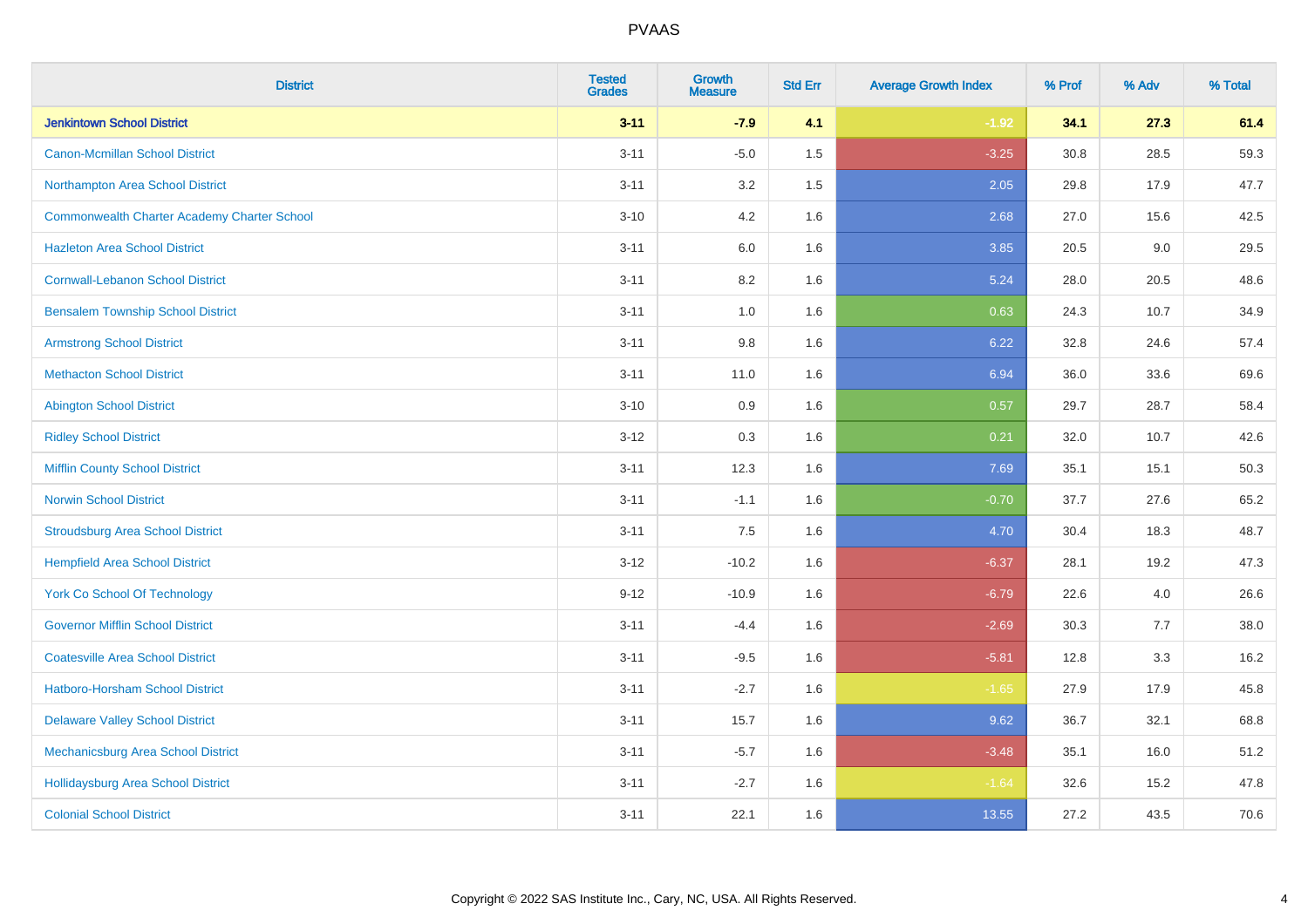| <b>District</b>                               | <b>Tested</b><br><b>Grades</b> | Growth<br><b>Measure</b> | <b>Std Err</b> | <b>Average Growth Index</b> | % Prof | % Adv   | % Total |
|-----------------------------------------------|--------------------------------|--------------------------|----------------|-----------------------------|--------|---------|---------|
| <b>Jenkintown School District</b>             | $3 - 11$                       | $-7.9$                   | 4.1            | $-1.92$                     | 34.1   | 27.3    | 61.4    |
| <b>Warren County School District</b>          | $3 - 11$                       | $-0.1$                   | 1.6            | $-0.06$                     | 26.7   | 9.7     | 36.4    |
| <b>Nazareth Area School District</b>          | $3 - 11$                       | $-2.5$                   | 1.7            | $-1.53$                     | 29.2   | 24.6    | 53.8    |
| Norristown Area School District               | $3 - 12$                       | $-25.4$                  | 1.7            | $-15.35$                    | 10.6   | $1.8\,$ | 12.4    |
| <b>Kennett Consolidated School District</b>   | $3 - 11$                       | $-10.4$                  | 1.7            | $-6.27$                     | 28.7   | 14.0    | 42.7    |
| <b>Whitehall-Coplay School District</b>       | $3 - 11$                       | 11.8                     | 1.7            | 7.06                        | 32.3   | 21.7    | 54.0    |
| <b>Pine-Richland School District</b>          | $3 - 11$                       | 9.3                      | 1.7            | 5.56                        | 42.3   | 35.8    | 78.1    |
| <b>South Western School District</b>          | $3 - 12$                       | 2.5                      | 1.7            | 1.48                        | 36.2   | 19.7    | 55.9    |
| <b>Conestoga Valley School District</b>       | $3 - 11$                       | 2.4                      | 1.7            | 1.43                        | 35.0   | 23.5    | 58.5    |
| <b>Ephrata Area School District</b>           | $3 - 11$                       | $6.8\,$                  | 1.7            | 4.08                        | 31.6   | 17.1    | 48.8    |
| <b>Abington Heights School District</b>       | $3 - 11$                       | 6.7                      | 1.7            | 4.00                        | 33.8   | 31.7    | 65.5    |
| <b>Bethel Park School District</b>            | $3 - 11$                       | $-4.4$                   | 1.7            | $-2.62$                     | 40.1   | 27.3    | 67.4    |
| Elizabethtown Area School District            | $3 - 12$                       | 7.1                      | 1.7            | 4.19                        | 36.4   | 27.6    | 64.0    |
| <b>Garnet Valley School District</b>          | $3 - 10$                       | 0.2                      | 1.7            | 0.13                        | 34.9   | 26.4    | 61.3    |
| <b>Wissahickon School District</b>            | $3 - 10$                       | $-5.3$                   | 1.7            | $-3.14$                     | 27.5   | 29.0    | 56.6    |
| <b>Exeter Township School District</b>        | $3 - 11$                       | $-1.0$                   | 1.7            | $-0.58$                     | 27.2   | 15.6    | 42.8    |
| <b>Conewago Valley School District</b>        | $3 - 12$                       | 7.6                      | 1.7            | 4.46                        | 41.3   | 19.4    | 60.6    |
| <b>Peters Township School District</b>        | $3 - 11$                       | 14.1                     | 1.7            | 8.16                        | 35.2   | 41.6    | 76.8    |
| <b>Carlisle Area School District</b>          | $3 - 11$                       | $-5.2$                   | 1.7            | $-2.99$                     | 28.0   | 19.3    | 47.3    |
| <b>Unionville-Chadds Ford School District</b> | $3 - 11$                       | 15.8                     | 1.7            | 9.12                        | 31.2   | 48.0    | 79.2    |
| <b>Springfield School District</b>            | $3 - 11$                       | 1.2                      | 1.7            | 0.69                        | 31.8   | 25.2    | 56.9    |
| <b>Shaler Area School District</b>            | $3 - 11$                       | $-2.1$                   | 1.8            | $-1.18$                     | 32.0   | 13.0    | 45.0    |
| <b>Penn-Trafford School District</b>          | $3 - 11$                       | 2.9                      | 1.8            | 1.68                        | 46.3   | 26.2    | 72.5    |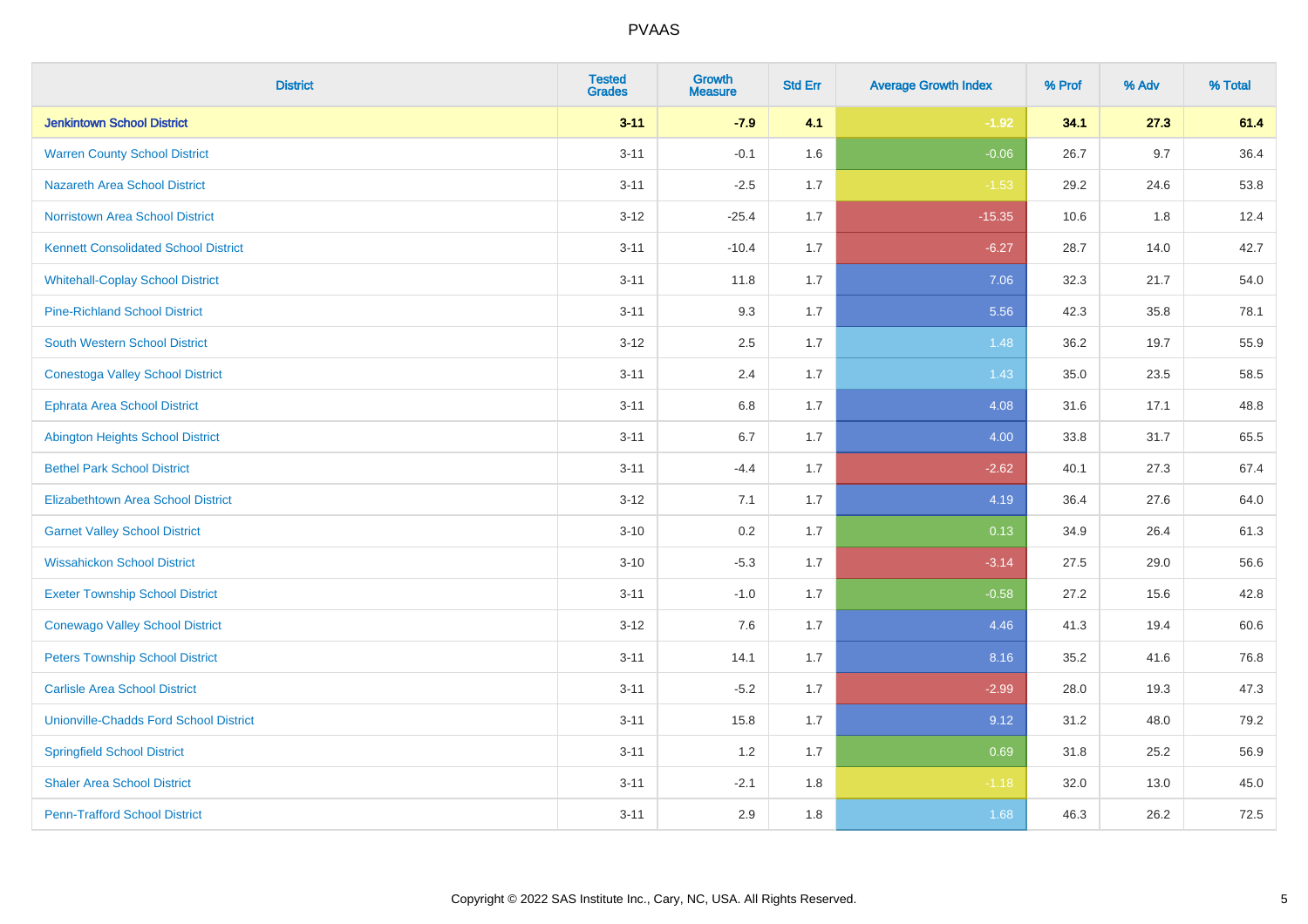| <b>District</b>                             | <b>Tested</b><br><b>Grades</b> | Growth<br><b>Measure</b> | <b>Std Err</b> | <b>Average Growth Index</b> | % Prof | % Adv | % Total |
|---------------------------------------------|--------------------------------|--------------------------|----------------|-----------------------------|--------|-------|---------|
| <b>Jenkintown School District</b>           | $3 - 11$                       | $-7.9$                   | 4.1            | $-1.92$                     | 34.1   | 27.3  | 61.4    |
| <b>Shippensburg Area School District</b>    | $3 - 11$                       | 0.5                      | 1.8            | 0.26                        | 23.5   | 22.8  | 46.3    |
| <b>Upper Saint Clair School District</b>    | $3 - 11$                       | 13.8                     | 1.8            | 7.86                        | 32.2   | 44.5  | 76.7    |
| <b>Oxford Area School District</b>          | $3 - 11$                       | $-3.1$                   | 1.8            | $-1.77$                     | 27.5   | 14.5  | 42.0    |
| <b>Lower Dauphin School District</b>        | $3 - 11$                       | 5.3                      | 1.8            | 3.03                        | 30.6   | 26.8  | 57.5    |
| <b>York City School District</b>            | $3 - 12$                       | $-17.7$                  | 1.8            | $-10.05$                    | 3.2    | 0.7   | 3.9     |
| <b>Keystone Central School District</b>     | $3 - 11$                       | 3.6                      | 1.8            | 2.04                        | 27.1   | 14.6  | 41.8    |
| <b>Penn-Delco School District</b>           | $3 - 11$                       | 1.3                      | 1.8            | 0.75                        | 26.5   | 12.6  | 39.1    |
| <b>Trinity Area School District</b>         | $3 - 11$                       | $-8.7$                   | 1.8            | $-4.87$                     | 20.9   | 9.8   | 30.8    |
| <b>Pocono Mountain School District</b>      | $3 - 12$                       | $-4.3$                   | 1.8            | $-2.43$                     | 35.5   | 17.1  | 52.6    |
| <b>Waynesboro Area School District</b>      | $3 - 12$                       | 3.0                      | 1.8            | 1.67                        | 26.0   | 23.5  | 49.5    |
| <b>North Hills School District</b>          | $3 - 11$                       | $-15.8$                  | 1.8            | $-8.84$                     | 26.4   | 19.8  | 46.2    |
| Palmyra Area School District                | $3 - 11$                       | 16.2                     | 1.8            | 9.02                        | 38.8   | 34.0  | 72.8    |
| Moon Area School District                   | $3 - 11$                       | 1.5                      | 1.8            | 0.86                        | 34.5   | 25.5  | 60.0    |
| <b>Upper Dublin School District</b>         | $3 - 12$                       | 2.1                      | 1.8            | 1.19                        | 34.7   | 30.0  | 64.7    |
| South Fayette Township School District      | $3 - 11$                       | $6.0\,$                  | 1.8            | 3.33                        | 32.2   | 38.3  | 70.5    |
| Northeastern York School District           | $3 - 11$                       | 3.8                      | 1.8            | 2.11                        | 32.7   | 21.0  | 53.7    |
| Northern York County School District        | $3 - 11$                       | 8.4                      | 1.8            | 4.63                        | 24.3   | 23.1  | 47.4    |
| <b>Pleasant Valley School District</b>      | $3 - 11$                       | $-3.3$                   | 1.8            | $-1.80$                     | 28.5   | 10.4  | 39.0    |
| <b>Solanco School District</b>              | $3 - 11$                       | 2.2                      | 1.8            | 1.18                        | 27.2   | 15.0  | 42.3    |
| <b>Southern York County School District</b> | $3 - 11$                       | 15.5                     | 1.8            | 8.48                        | 37.6   | 29.2  | 66.8    |
| <b>Phoenixville Area School District</b>    | $3 - 11$                       | 7.3                      | 1.8            | 3.96                        | 32.3   | 27.6  | 59.8    |
| <b>South Eastern School District</b>        | $3 - 11$                       | $-1.0$                   | 1.8            | $-0.55$                     | 36.4   | 17.1  | 53.5    |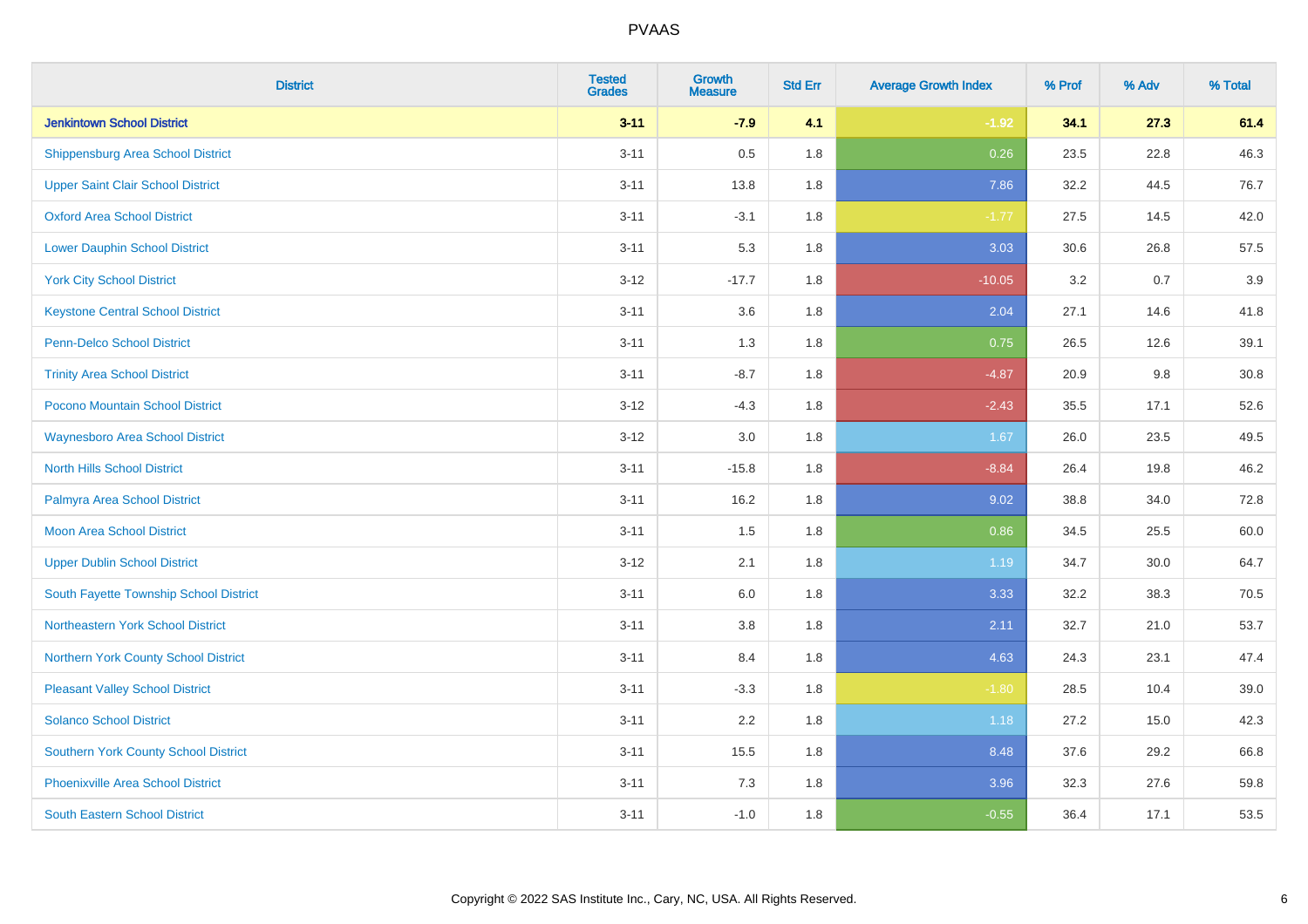| <b>District</b>                           | <b>Tested</b><br><b>Grades</b> | <b>Growth</b><br><b>Measure</b> | <b>Std Err</b> | <b>Average Growth Index</b> | % Prof | % Adv | % Total |
|-------------------------------------------|--------------------------------|---------------------------------|----------------|-----------------------------|--------|-------|---------|
| <b>Jenkintown School District</b>         | $3 - 11$                       | $-7.9$                          | 4.1            | $-1.92$                     | 34.1   | 27.3  | 61.4    |
| <b>Franklin Regional School District</b>  | $3 - 11$                       | 11.3                            | 1.8            | 6.13                        | 30.0   | 35.0  | 65.0    |
| <b>Warwick School District</b>            | $3 - 11$                       | 21.7                            | 1.8            | 11.76                       | 27.7   | 36.3  | 64.0    |
| <b>Radnor Township School District</b>    | $3 - 12$                       | 7.5                             | 1.9            | 4.03                        | 33.0   | 38.3  | 71.3    |
| <b>Penncrest School District</b>          | $3 - 11$                       | 6.0                             | 1.9            | 3.24                        | 31.1   | 16.9  | 48.0    |
| <b>Fox Chapel Area School District</b>    | $3 - 11$                       | 17.6                            | 1.9            | 9.47                        | 22.9   | 52.0  | 74.9    |
| <b>Baldwin-Whitehall School District</b>  | $3 - 11$                       | $-5.5$                          | 1.9            | $-2.93$                     | 32.0   | 14.7  | 46.7    |
| <b>Upper Perkiomen School District</b>    | $3 - 11$                       | 5.7                             | 1.9            | 3.04                        | 25.4   | 19.9  | 45.4    |
| Daniel Boone Area School District         | $3-12$                         | 0.9                             | 1.9            | 0.46                        | 28.9   | 22.0  | 51.0    |
| <b>Lebanon School District</b>            | $3 - 11$                       | $-1.2$                          | 1.9            | $-0.63$                     | 15.2   | 6.4   | 21.6    |
| <b>Dover Area School District</b>         | $3 - 12$                       | 7.1                             | 1.9            | 3.78                        | 33.0   | 18.7  | 51.7    |
| Pennsylvania Leadership Charter School    | $3 - 11$                       | 8.0                             | 1.9            | 4.22                        | 33.1   | 27.8  | 60.9    |
| <b>Cocalico School District</b>           | $3 - 11$                       | 12.3                            | 1.9            | 6.48                        | 28.2   | 32.3  | 60.5    |
| <b>Muhlenberg School District</b>         | $3 - 10$                       | $-17.8$                         | 1.9            | $-9.34$                     | 12.4   | 4.6   | 17.0    |
| West Jefferson Hills School District      | $3 - 11$                       | 1.9                             | 1.9            | 0.99                        | 34.8   | 27.3  | 62.1    |
| <b>Twin Valley School District</b>        | $3-12$                         | $-3.2$                          | 1.9            | $-1.68$                     | 38.8   | 19.8  | 58.6    |
| <b>Mars Area School District</b>          | $3 - 10$                       | 6.6                             | 1.9            | 3.45                        | 36.7   | 32.4  | 69.1    |
| <b>William Penn School District</b>       | $3-12$                         | 7.0                             | 1.9            | 3.61                        | 14.0   | 7.2   | 21.3    |
| <b>Red Lion Area School District</b>      | $3 - 11$                       | 4.5                             | 1.9            | 2.31                        | 32.3   | 21.5  | 53.8    |
| <b>Lampeter-Strasburg School District</b> | $3-12$                         | 11.0                            | 1.9            | 5.69                        | 35.4   | 32.3  | 67.7    |
| <b>Harrisburg City School District</b>    | $3 - 11$                       | $-0.2$                          | 2.0            | $-0.11$                     | 6.0    | 2.0   | 8.0     |
| <b>Upper Merion Area School District</b>  | $3 - 11$                       | 14.0                            | 2.0            | 7.15                        | 34.4   | 32.6  | 67.0    |
| <b>Pottsgrove School District</b>         | $3 - 11$                       | $-5.5$                          | 2.0            | $-2.78$                     | 28.6   | 10.3  | 38.8    |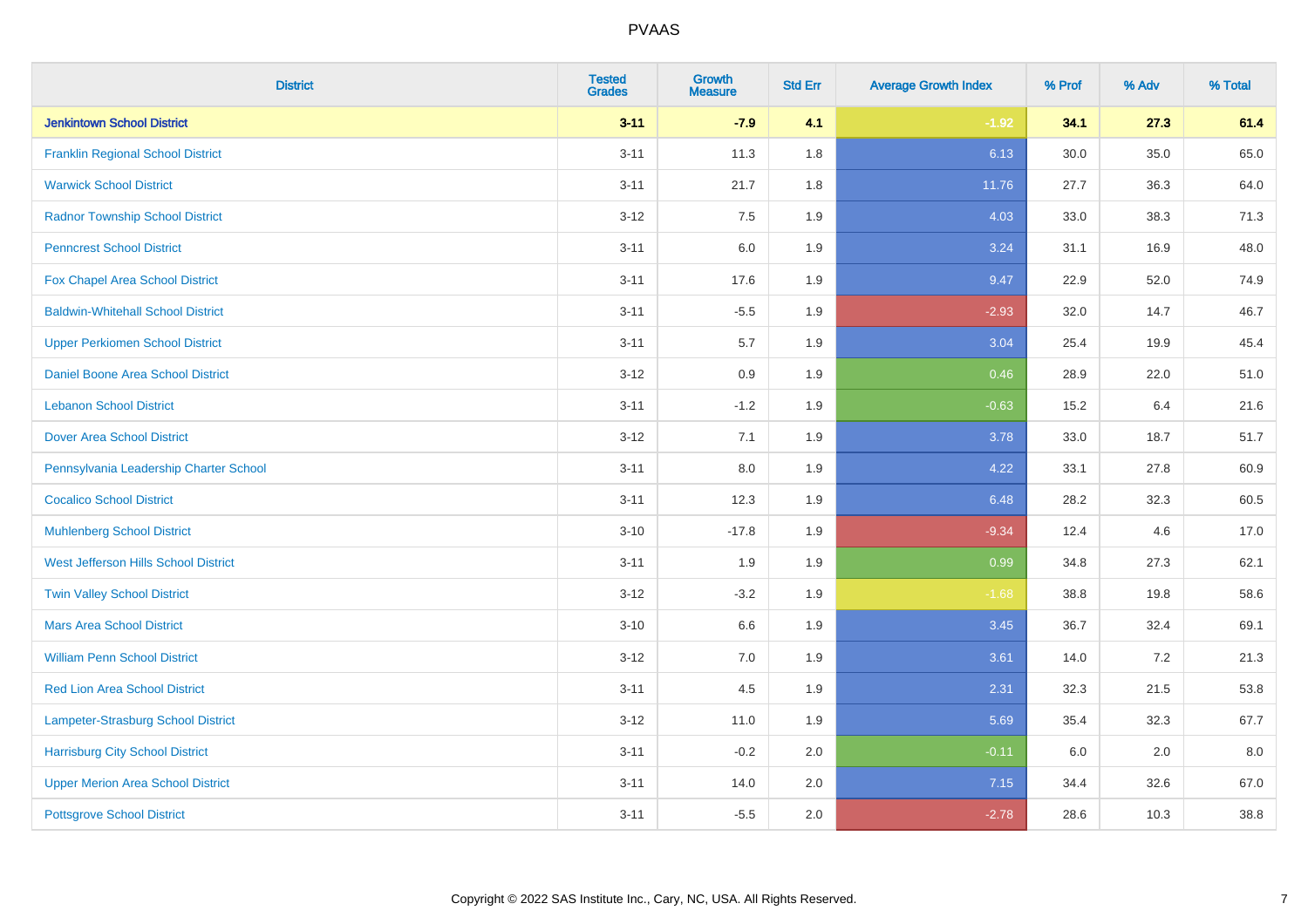| <b>District</b>                                | <b>Tested</b><br><b>Grades</b> | Growth<br><b>Measure</b> | <b>Std Err</b> | <b>Average Growth Index</b> | % Prof | % Adv | % Total |
|------------------------------------------------|--------------------------------|--------------------------|----------------|-----------------------------|--------|-------|---------|
| <b>Jenkintown School District</b>              | $3 - 11$                       | $-7.9$                   | 4.1            | $-1.92$                     | 34.1   | 27.3  | 61.4    |
| <b>Hampton Township School District</b>        | $3 - 11$                       | 7.4                      | 2.0            | 3.79                        | 37.9   | 39.2  | 77.0    |
| <b>Manheim Central School District</b>         | $3 - 11$                       | 12.8                     | 2.0            | 6.52                        | 27.8   | 35.4  | 63.2    |
| <b>Great Valley School District</b>            | $3 - 11$                       | 5.4                      | 2.0            | 2.77                        | 33.8   | 33.5  | 67.3    |
| <b>Interboro School District</b>               | $3 - 12$                       | $-8.4$                   | 2.0            | $-4.27$                     | 27.6   | 6.4   | 34.1    |
| <b>Greater Latrobe School District</b>         | $3 - 11$                       | $-14.1$                  | 2.0            | $-7.14$                     | 41.0   | 12.6  | 53.6    |
| <b>Derry Township School District</b>          | $3 - 10$                       | 20.1                     | 2.0            | 10.20                       | 32.8   | 46.9  | 79.7    |
| <b>Upper Moreland Township School District</b> | $3 - 11$                       | 1.1                      | 2.0            | 0.56                        | 24.8   | 26.6  | 51.3    |
| <b>Connellsville Area School District</b>      | $3 - 11$                       | $-5.3$                   | 2.0            | $-2.67$                     | 24.2   | 5.0   | 29.1    |
| <b>Gettysburg Area School District</b>         | $3 - 11$                       | $-6.0$                   | 2.0            | $-3.02$                     | 28.8   | 19.6  | 48.5    |
| <b>Greencastle-Antrim School District</b>      | $3 - 11$                       | $-0.3$                   | 2.0            | $-0.14$                     | 30.9   | 22.2  | 53.1    |
| <b>West Allegheny School District</b>          | $3 - 12$                       | 8.6                      | 2.0            | 4.34                        | 37.3   | 27.2  | 64.5    |
| <b>Lower Moreland Township School District</b> | $3 - 11$                       | 8.7                      | 2.0            | 4.35                        | 38.2   | 33.2  | 71.4    |
| <b>Bellefonte Area School District</b>         | $3 - 11$                       | 6.7                      | 2.0            | 3.34                        | 28.8   | 21.5  | 50.2    |
| <b>Gateway School District</b>                 | $3 - 11$                       | 3.1                      | 2.0            | 1.55                        | 35.7   | 18.5  | 54.2    |
| <b>Dubois Area School District</b>             | $3 - 11$                       | $-2.8$                   | 2.0            | $-1.37$                     | 35.5   | 19.0  | 54.6    |
| <b>Fleetwood Area School District</b>          | $3 - 10$                       | 10.4                     | 2.0            | 5.19                        | 31.7   | 25.8  | 57.5    |
| <b>Juniata County School District</b>          | $3 - 12$                       | 7.7                      | 2.0            | 3.81                        | 22.9   | 18.9  | 41.8    |
| <b>Indiana Area School District</b>            | $3 - 11$                       | 12.0                     | 2.0            | 5.98                        | 30.0   | 30.4  | 60.3    |
| <b>Cheltenham School District</b>              | $3 - 11$                       | $-17.6$                  | 2.0            | $-8.74$                     | 24.4   | 8.3   | 32.6    |
| <b>Tunkhannock Area School District</b>        | $3 - 11$                       | 1.4                      | 2.0            | 0.71                        | 29.8   | 18.1  | 47.9    |
| <b>Bangor Area School District</b>             | $3 - 12$                       | $-1.2$                   | 2.0            | $-0.60$                     | 25.8   | 12.7  | 38.5    |
| Kiski Area School District                     | $3 - 11$                       | $-4.0$                   | 2.0            | $-1.99$                     | 23.1   | 18.2  | 41.3    |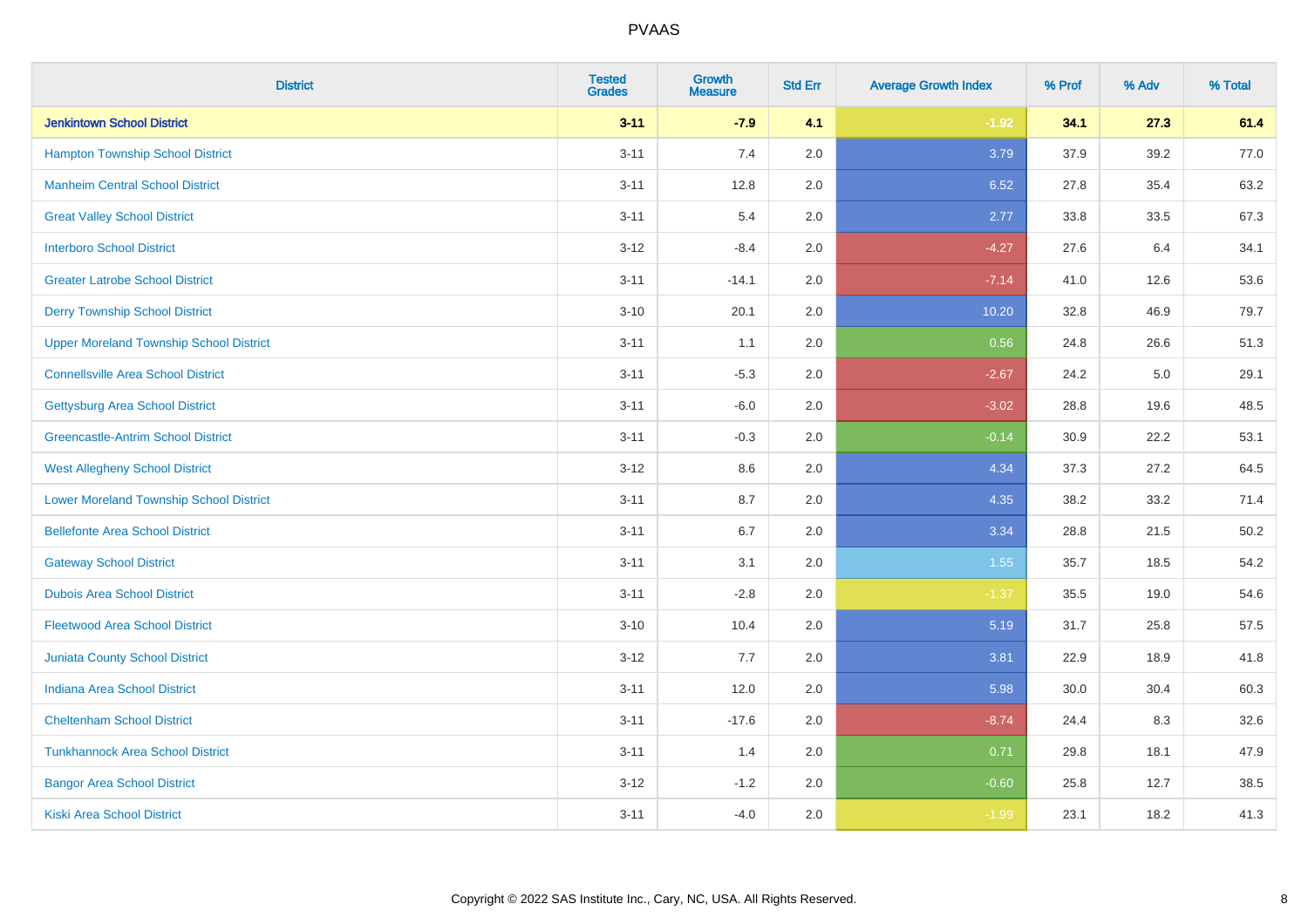| <b>District</b>                               | <b>Tested</b><br><b>Grades</b> | <b>Growth</b><br><b>Measure</b> | <b>Std Err</b> | <b>Average Growth Index</b> | % Prof | % Adv | % Total |
|-----------------------------------------------|--------------------------------|---------------------------------|----------------|-----------------------------|--------|-------|---------|
| <b>Jenkintown School District</b>             | $3 - 11$                       | $-7.9$                          | 4.1            | $-1.92$                     | 34.1   | 27.3  | 61.4    |
| <b>Spring Grove Area School District</b>      | $3 - 11$                       | 3.9                             | 2.0            | 1.90                        | 30.0   | 23.0  | 53.0    |
| <b>Montour School District</b>                | $3 - 11$                       | $-6.1$                          | 2.1            | $-2.95$                     | 31.8   | 23.6  | 55.3    |
| <b>Wallenpaupack Area School District</b>     | $3 - 11$                       | $8.8\,$                         | 2.1            | 4.28                        | 28.5   | 18.9  | 47.4    |
| 21st Century Cyber Charter School             | $6 - 12$                       | 6.6                             | 2.1            | 3.16                        | 29.0   | 21.8  | 50.8    |
| <b>Pottsville Area School District</b>        | $3 - 12$                       | $-4.9$                          | 2.1            | $-2.36$                     | 21.8   | 7.9   | 29.6    |
| Esperanza Academy Charter School              | $4 - 11$                       | 2.1                             | 2.1            | 1.01                        | 14.2   | 3.6   | 17.8    |
| <b>Dallas School District</b>                 | $3 - 11$                       | 8.1                             | 2.1            | 3.87                        | 32.4   | 22.4  | 54.8    |
| Selinsgrove Area School District              | $3-12$                         | $-5.7$                          | 2.1            | $-2.74$                     | 25.4   | 13.9  | 39.2    |
| <b>York Suburban School District</b>          | $3 - 11$                       | 7.4                             | 2.1            | 3.55                        | 24.9   | 31.2  | 56.1    |
| Mifflinburg Area School District              | $3 - 11$                       | $-6.0$                          | 2.1            | $-2.87$                     | 32.7   | 13.3  | 46.0    |
| <b>Blue Mountain School District</b>          | $3 - 10$                       | 12.2                            | 2.1            | 5.81                        | 30.7   | 26.1  | 56.8    |
| <b>Southern Lehigh School District</b>        | $3 - 11$                       | $-4.1$                          | 2.1            | $-1.94$                     | 39.3   | 28.0  | 67.2    |
| <b>Crawford Central School District</b>       | $3 - 11$                       | 5.7                             | 2.1            | 2.71                        | 26.4   | 15.8  | 42.1    |
| <b>Freeport Area School District</b>          | $3 - 10$                       | $-0.2$                          | 2.1            | $-0.10$                     | 37.4   | 29.8  | 67.2    |
| <b>Conrad Weiser Area School District</b>     | $3 - 11$                       | 7.1                             | 2.1            | 3.34                        | 28.2   | 14.4  | 42.6    |
| Northwestern Lehigh School District           | $3 - 11$                       | $-2.4$                          | 2.1            | $-1.14$                     | 41.7   | 17.9  | 59.5    |
| East Pennsboro Area School District           | $3 - 11$                       | 4.8                             | 2.1            | 2.26                        | 36.8   | 16.9  | 53.7    |
| <b>Rose Tree Media School District</b>        | $3 - 10$                       | $-2.8$                          | 2.1            | $-1.33$                     | 35.2   | 29.6  | 64.8    |
| <b>Chartiers Valley School District</b>       | $3 - 11$                       | $-9.1$                          | 2.1            | $-4.23$                     | 20.7   | 17.4  | 38.0    |
| <b>Eastern Lebanon County School District</b> | $3 - 11$                       | 4.0                             | 2.1            | 1.89                        | 23.5   | 11.5  | 35.0    |
| <b>East Lycoming School District</b>          | $3 - 11$                       | $-10.9$                         | 2.1            | $-5.08$                     | 22.5   | 8.2   | 30.8    |
| <b>Tuscarora School District</b>              | $3 - 11$                       | 13.4                            | 2.2            | 6.20                        | 37.1   | 26.3  | 63.4    |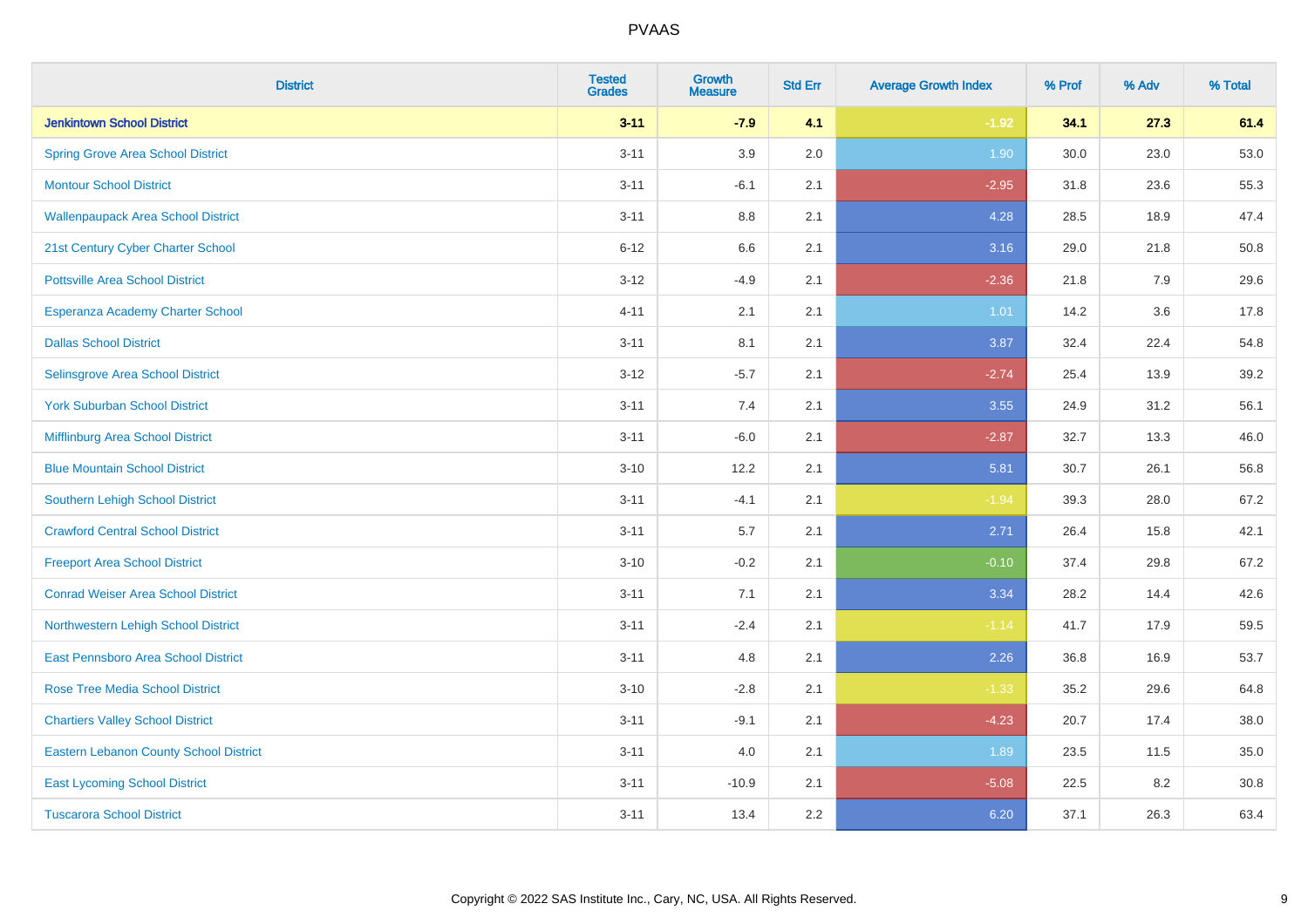| <b>District</b>                               | <b>Tested</b><br><b>Grades</b> | <b>Growth</b><br><b>Measure</b> | <b>Std Err</b> | <b>Average Growth Index</b> | % Prof | % Adv   | % Total |
|-----------------------------------------------|--------------------------------|---------------------------------|----------------|-----------------------------|--------|---------|---------|
| <b>Jenkintown School District</b>             | $3 - 11$                       | $-7.9$                          | 4.1            | $-1.92$                     | 34.1   | 27.3    | 61.4    |
| <b>Donegal School District</b>                | $3 - 12$                       | 5.9                             | 2.2            | 2.72                        | 34.1   | 23.1    | 57.2    |
| <b>Mckeesport Area School District</b>        | $3 - 12$                       | 4.6                             | 2.2            | 2.14                        | 21.1   | 4.4     | 25.5    |
| North Schuylkill School District              | $3 - 11$                       | $-4.7$                          | 2.2            | $-2.16$                     | 20.2   | 11.7    | 31.9    |
| <b>Pittston Area School District</b>          | $3 - 11$                       | $-8.2$                          | 2.2            | $-3.75$                     | 26.7   | 14.8    | 41.5    |
| <b>Ringgold School District</b>               | $3 - 11$                       | 2.9                             | 2.2            | 1.32                        | 23.8   | 13.3    | 37.1    |
| <b>Wallingford-Swarthmore School District</b> | $3 - 10$                       | 5.0                             | 2.2            | 2.25                        | 33.3   | 37.1    | 70.4    |
| <b>New Foundations Charter School</b>         | $3 - 11$                       | 0.6                             | 2.2            | 0.29                        | 22.4   | 4.0     | 26.4    |
| <b>Crestwood School District</b>              | $3 - 11$                       | $-3.4$                          | 2.2            | $-1.52$                     | 33.1   | 21.7    | 54.9    |
| <b>Fort Leboeuf School District</b>           | $3 - 11$                       | 3.5                             | 2.2            | 1.58                        | 32.0   | 16.8    | 48.8    |
| <b>Pottstown School District</b>              | $3 - 12$                       | 2.0                             | 2.2            | 0.88                        | 19.4   | $6.2\,$ | 25.6    |
| <b>Valley View School District</b>            | $3 - 11$                       | 9.3                             | 2.2            | 4.18                        | 26.6   | 23.1    | 49.7    |
| Saint Marys Area School District              | $3 - 11$                       | 6.0                             | 2.2            | 2.69                        | 35.4   | 18.3    | 53.7    |
| <b>Bucks County Technical High School</b>     | $9 - 10$                       | $-2.9$                          | 2.2            | $-1.29$                     | 27.7   | 10.4    | 38.2    |
| <b>Saucon Valley School District</b>          | $3 - 11$                       | 18.9                            | 2.2            | 8.48                        | 26.0   | 39.6    | 65.6    |
| South Middleton School District               | $3 - 11$                       | 4.4                             | 2.2            | 1.95                        | 31.1   | 16.4    | 47.5    |
| <b>Schuylkill Valley School District</b>      | $3 - 11$                       | $-1.0$                          | 2.2            | $-0.47$                     | 29.8   | 20.2    | 50.0    |
| South Butler County School District           | $3 - 10$                       | 6.3                             | 2.2            | 2.80                        | 37.8   | 19.2    | 57.0    |
| <b>Greensburg Salem School District</b>       | $3 - 11$                       | $-6.9$                          | 2.2            | $-3.06$                     | 30.3   | 13.3    | 43.6    |
| <b>Grove City Area School District</b>        | $3-12$                         | $-8.8$                          | 2.3            | $-3.89$                     | 25.6   | 16.4    | 42.0    |
| Northern Lebanon School District              | $3 - 11$                       | $-0.7$                          | 2.3            | $-0.29$                     | 18.8   | 6.8     | 25.6    |
| <b>Bradford Area School District</b>          | $3-12$                         | $-1.8$                          | 2.3            | $-0.79$                     | 31.2   | 16.7    | 47.9    |
| <b>Big Spring School District</b>             | $3 - 11$                       | $-9.8$                          | 2.3            | $-4.32$                     | 23.6   | 12.9    | 36.5    |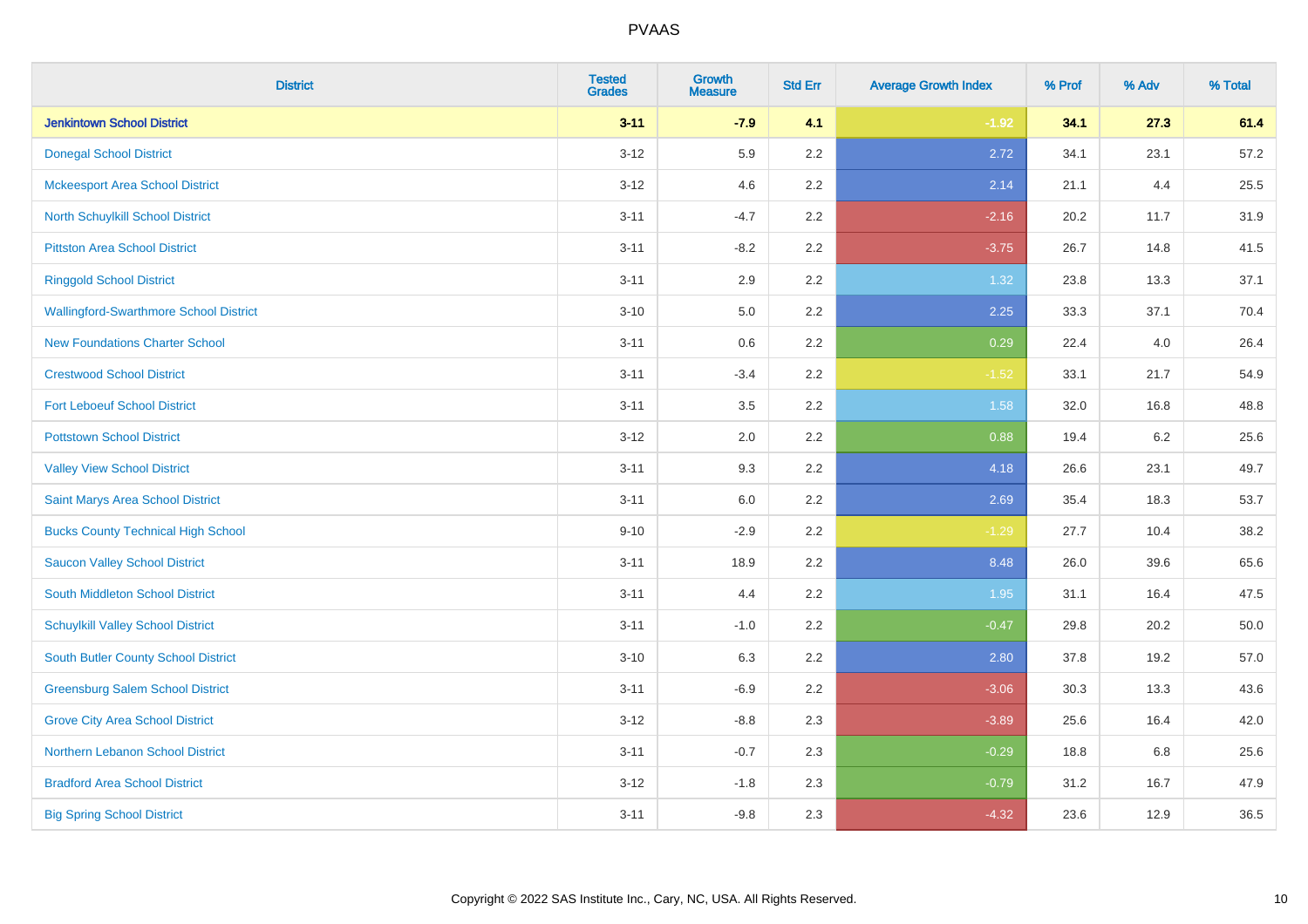| <b>District</b>                             | <b>Tested</b><br><b>Grades</b> | <b>Growth</b><br><b>Measure</b> | <b>Std Err</b> | <b>Average Growth Index</b> | % Prof | % Adv   | % Total |
|---------------------------------------------|--------------------------------|---------------------------------|----------------|-----------------------------|--------|---------|---------|
| <b>Jenkintown School District</b>           | $3 - 11$                       | $-7.9$                          | 4.1            | $-1.92$                     | 34.1   | 27.3    | 61.4    |
| <b>Central Cambria School District</b>      | $3 - 11$                       | $-12.7$                         | 2.3            | $-5.61$                     | 19.4   | 7.4     | 26.9    |
| <b>Corry Area School District</b>           | $3 - 11$                       | $-6.8$                          | 2.3            | $-3.01$                     | 24.0   | $8.8\,$ | 32.8    |
| <b>New Castle Area School District</b>      | $3 - 12$                       | $-13.6$                         | 2.3            | $-5.99$                     | 17.6   | $2.0\,$ | 19.5    |
| <b>Tyrone Area School District</b>          | $3 - 12$                       | 29.2                            | 2.3            | 12.86                       | 36.6   | 29.1    | 65.7    |
| <b>Mount Pleasant Area School District</b>  | $3 - 11$                       | $-5.4$                          | 2.3            | $-2.37$                     | 33.3   | 8.7     | 42.0    |
| <b>Keystone Oaks School District</b>        | $3 - 11$                       | $-7.2$                          | 2.3            | $-3.14$                     | 30.0   | 11.1    | 41.0    |
| <b>Belle Vernon Area School District</b>    | $3 - 11$                       | 11.1                            | 2.3            | 4.88                        | 31.6   | 25.4    | 57.1    |
| <b>Central Columbia School District</b>     | $3-12$                         | 0.3                             | 2.3            | 0.12                        | 25.4   | 37.6    | 63.0    |
| <b>Eastern York School District</b>         | $3 - 11$                       | $-6.2$                          | 2.3            | $-2.70$                     | 27.8   | 18.5    | 46.4    |
| <b>Laurel Highlands School District</b>     | $3 - 11$                       | $-3.8$                          | 2.3            | $-1.63$                     | 20.9   | 14.6    | 35.4    |
| <b>Marple Newtown School District</b>       | $3 - 11$                       | 20.6                            | 2.3            | 8.95                        | 31.1   | 42.7    | 73.8    |
| <b>West Perry School District</b>           | $3 - 11$                       | 11.0                            | 2.3            | 4.76                        | 26.9   | 20.5    | 47.4    |
| <b>Harbor Creek School District</b>         | $3 - 11$                       | 13.4                            | 2.3            | 5.80                        | 34.5   | 40.7    | 75.2    |
| <b>Albert Gallatin Area School District</b> | $3 - 11$                       | $-1.7$                          | 2.3            | $-0.72$                     | 31.9   | 20.7    | 52.7    |
| <b>Avonworth School District</b>            | $3 - 10$                       | $-6.2$                          | 2.3            | $-2.68$                     | 35.9   | 14.1    | 50.0    |
| <b>Dauphin County Technical School</b>      | $9 - 11$                       | $-3.9$                          | 2.3            | $-1.67$                     | 18.3   | 11.1    | 29.3    |
| <b>Blackhawk School District</b>            | $3 - 11$                       | 2.0                             | 2.3            | 0.87                        | 34.6   | 20.7    | 55.3    |
| <b>Wyoming Valley West School District</b>  | $3 - 11$                       | $-5.5$                          | 2.3            | $-2.38$                     | 22.2   | 9.2     | 31.4    |
| <b>Mount Carmel Area School District</b>    | $3 - 11$                       | $-7.9$                          | 2.3            | $-3.38$                     | 18.2   | 4.4     | 22.6    |
| <b>Highlands School District</b>            | $3 - 11$                       | $-1.3$                          | 2.3            | $-0.55$                     | 32.6   | 10.5    | 43.0    |
| <b>Sharon City School District</b>          | $3 - 11$                       | $-6.5$                          | 2.3            | $-2.79$                     | 13.1   | 5.0     | 18.1    |
| <b>Athens Area School District</b>          | $3 - 11$                       | 2.6                             | 2.3            | 1.11                        | 34.9   | 12.3    | 47.3    |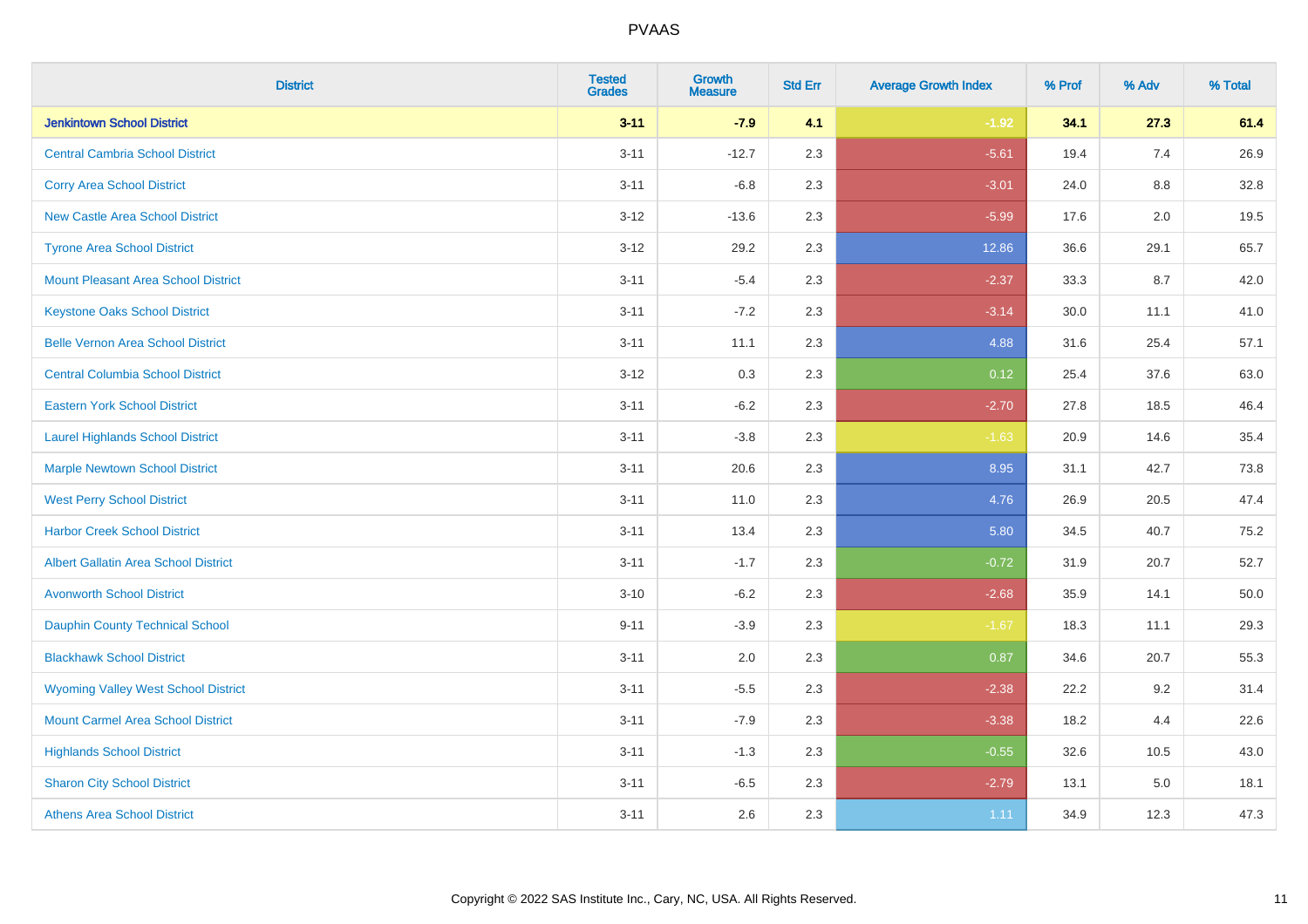| <b>District</b>                          | <b>Tested</b><br><b>Grades</b> | <b>Growth</b><br><b>Measure</b> | <b>Std Err</b> | <b>Average Growth Index</b> | % Prof | % Adv | % Total |
|------------------------------------------|--------------------------------|---------------------------------|----------------|-----------------------------|--------|-------|---------|
| <b>Jenkintown School District</b>        | $3 - 11$                       | $-7.9$                          | 4.1            | $-1.92$                     | 34.1   | 27.3  | 61.4    |
| <b>Wilson Area School District</b>       | $3 - 11$                       | $-0.3$                          | 2.4            | $-0.12$                     | 35.4   | 14.6  | 50.0    |
| <b>Lehighton Area School District</b>    | $3 - 11$                       | 11.4                            | 2.4            | 4.84                        | 30.5   | 24.9  | 55.3    |
| <b>Plum Borough School District</b>      | $3 - 11$                       | $-9.4$                          | 2.4            | $-3.98$                     | 32.9   | 27.4  | 60.4    |
| <b>Tamaqua Area School District</b>      | $3 - 12$                       | 6.5                             | 2.4            | 2.72                        | 34.3   | 17.5  | 51.8    |
| <b>Lewisburg Area School District</b>    | $3 - 11$                       | 1.7                             | 2.4            | 0.72                        | 35.9   | 35.9  | 71.8    |
| <b>Greater Johnstown School District</b> | $3 - 11$                       | $-3.5$                          | 2.4            | $-1.45$                     | 10.3   | 1.3   | 11.5    |
| <b>Somerset Area School District</b>     | $3 - 11$                       | $-7.6$                          | 2.4            | $-3.17$                     | 21.0   | 14.5  | 35.5    |
| <b>Middletown Area School District</b>   | $3 - 11$                       | $-3.4$                          | 2.4            | $-1.44$                     | 34.3   | 15.2  | 49.4    |
| <b>Bedford Area School District</b>      | $3 - 11$                       | 6.4                             | 2.4            | 2.68                        | 31.0   | 20.6  | 51.6    |
| Hamburg Area School District             | $3 - 11$                       | 0.6                             | 2.4            | 0.25                        | 28.0   | 15.5  | 43.6    |
| <b>City CHS</b>                          | $10 - 11$                      | $-5.6$                          | 2.4            | $-2.34$                     | 15.9   | 1.5   | 17.4    |
| <b>Bermudian Springs School District</b> | $3 - 11$                       | 2.5                             | 2.4            | 1.05                        | 31.8   | 23.5  | 55.3    |
| <b>Wilkes-Barre Area School District</b> | $3 - 11$                       | $-12.4$                         | 2.4            | $-5.18$                     | 14.2   | 3.7   | 17.9    |
| <b>Fairview School District</b>          | $3 - 11$                       | 8.3                             | 2.4            | 3.43                        | 41.9   | 34.9  | 76.7    |
| <b>Penn Hills School District</b>        | $3 - 11$                       | 0.0                             | 2.4            | 0.02                        | 18.4   | 7.1   | 25.6    |
| Penn Cambria School District             | $3 - 11$                       | $-4.5$                          | 2.4            | $-1.86$                     | 27.3   | 15.8  | 43.2    |
| <b>Spring Cove School District</b>       | $3 - 11$                       | 9.1                             | 2.4            | 3.77                        | 31.8   | 25.4  | 57.1    |
| Jim Thorpe Area School District          | $3 - 11$                       | $-10.9$                         | 2.4            | $-4.48$                     | 19.5   | 6.0   | 25.5    |
| <b>Agora Cyber Charter School</b>        | $3 - 11$                       | 14.6                            | 2.4            | 6.03                        | 24.7   | 19.5  | 44.2    |
| <b>General Mclane School District</b>    | $3 - 11$                       | $-10.7$                         | 2.4            | $-4.40$                     | 34.0   | 15.6  | 49.6    |
| <b>Shikellamy School District</b>        | $3 - 10$                       | $-8.3$                          | 2.4            | $-3.42$                     | 20.8   | 18.5  | 39.2    |
| Oil City Area School District            | $3 - 11$                       | 8.6                             | 2.4            | 3.56                        | 29.1   | 13.1  | 42.2    |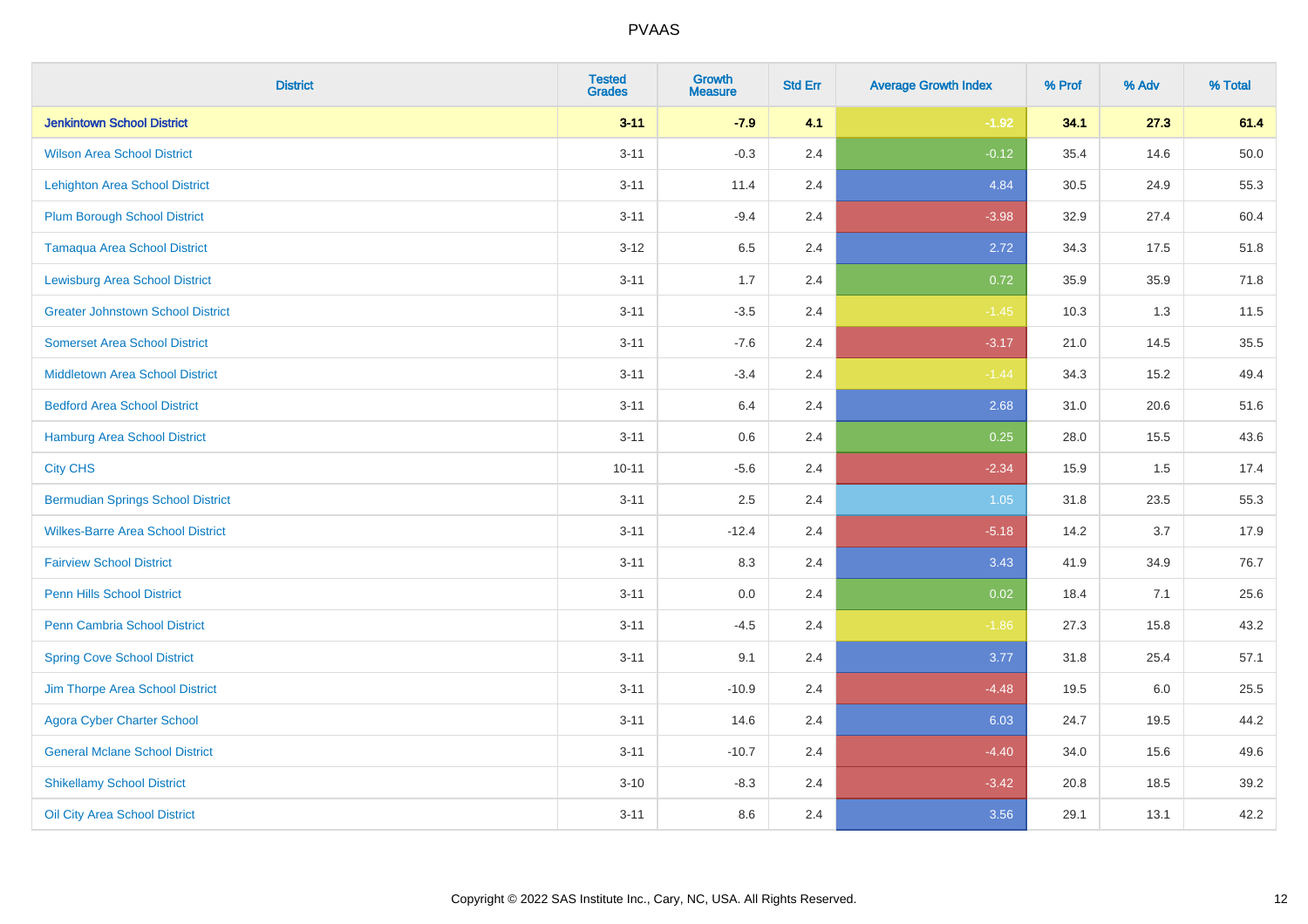| <b>District</b>                                | <b>Tested</b><br><b>Grades</b> | <b>Growth</b><br><b>Measure</b> | <b>Std Err</b> | <b>Average Growth Index</b> | % Prof | % Adv | % Total |
|------------------------------------------------|--------------------------------|---------------------------------|----------------|-----------------------------|--------|-------|---------|
| <b>Jenkintown School District</b>              | $3 - 11$                       | $-7.9$                          | 4.1            | $-1.92$                     | 34.1   | 27.3  | 61.4    |
| <b>Littlestown Area School District</b>        | $3 - 11$                       | 28.7                            | 2.4            | 11.83                       | 38.4   | 29.3  | 67.7    |
| <b>Berwick Area School District</b>            | $3 - 11$                       | $-6.9$                          | 2.4            | $-2.84$                     | 22.3   | 11.5  | 33.8    |
| <b>Tredyffrin-Easttown School District</b>     | $3 - 10$                       | 8.7                             | 2.4            | 3.57                        | 35.2   | 35.8  | 71.0    |
| <b>Annville-Cleona School District</b>         | $3 - 12$                       | 1.1                             | 2.4            | 0.45                        | 34.8   | 13.6  | 48.5    |
| <b>Oley Valley School District</b>             | $3 - 11$                       | 1.4                             | 2.4            | 0.56                        | 37.4   | 23.9  | 61.4    |
| <b>Shamokin Area School District</b>           | $3 - 11$                       | $-2.6$                          | 2.5            | $-1.06$                     | 19.6   | 9.8   | 29.3    |
| <b>Slippery Rock Area School District</b>      | $3 - 11$                       | $-3.8$                          | 2.5            | $-1.56$                     | 30.8   | 21.9  | 52.7    |
| <b>Elizabeth Forward School District</b>       | $3 - 11$                       | $-5.5$                          | 2.5            | $-2.25$                     | 32.2   | 12.8  | 45.0    |
| <b>Wayne Highlands School District</b>         | $3 - 11$                       | 22.5                            | 2.5            | 9.16                        | 33.8   | 40.4  | 74.2    |
| <b>MaST Community Charter School</b>           | $3 - 10$                       | $-0.9$                          | 2.5            | $-0.34$                     | 25.0   | 21.6  | 46.6    |
| <b>Universal Audenried Charter School</b>      | $9 - 11$                       | $-3.8$                          | 2.5            | $-1.53$                     | 3.0    | 0.5   | 3.5     |
| Lehigh Valley Charter High School For The Arts | $9 - 10$                       | $-11.8$                         | 2.5            | $-4.76$                     | 28.9   | 5.7   | 34.6    |
| <b>Deer Lakes School District</b>              | $3 - 11$                       | $-10.0$                         | 2.5            | $-4.02$                     | 27.7   | 9.9   | 37.6    |
| <b>Quaker Valley School District</b>           | $3 - 11$                       | 12.2                            | 2.5            | 4.90                        | 39.5   | 26.4  | 65.9    |
| <b>Wyoming Area School District</b>            | $3 - 10$                       | $-5.5$                          | 2.5            | $-2.21$                     | 32.0   | 9.6   | 41.6    |
| <b>Scranton School District</b>                | $3 - 12$                       | $-10.1$                         | 2.5            | $-4.04$                     | 20.0   | 7.7   | 27.7    |
| <b>West Mifflin Area School District</b>       | $3 - 12$                       | $-11.9$                         | 2.5            | $-4.77$                     | 15.9   | 4.0   | 19.9    |
| <b>Milton Area School District</b>             | $3 - 11$                       | $-10.1$                         | 2.5            | $-4.04$                     | 23.0   | 11.3  | 34.2    |
| <b>Tech Freire Charter School</b>              | $9 - 11$                       | 0.7                             | 2.5            | 0.27                        | 3.6    | 0.0   | 3.6     |
| <b>Upper Adams School District</b>             | $3 - 11$                       | 0.9                             | 2.5            | 0.37                        | 33.0   | 17.0  | 50.0    |
| <b>Hermitage School District</b>               | $3 - 12$                       | 14.0                            | 2.5            | 5.59                        | 34.0   | 27.0  | 61.0    |
| <b>Titusville Area School District</b>         | $3 - 11$                       | $-5.0$                          | 2.5            | $-1.98$                     | 26.5   | 6.8   | 33.3    |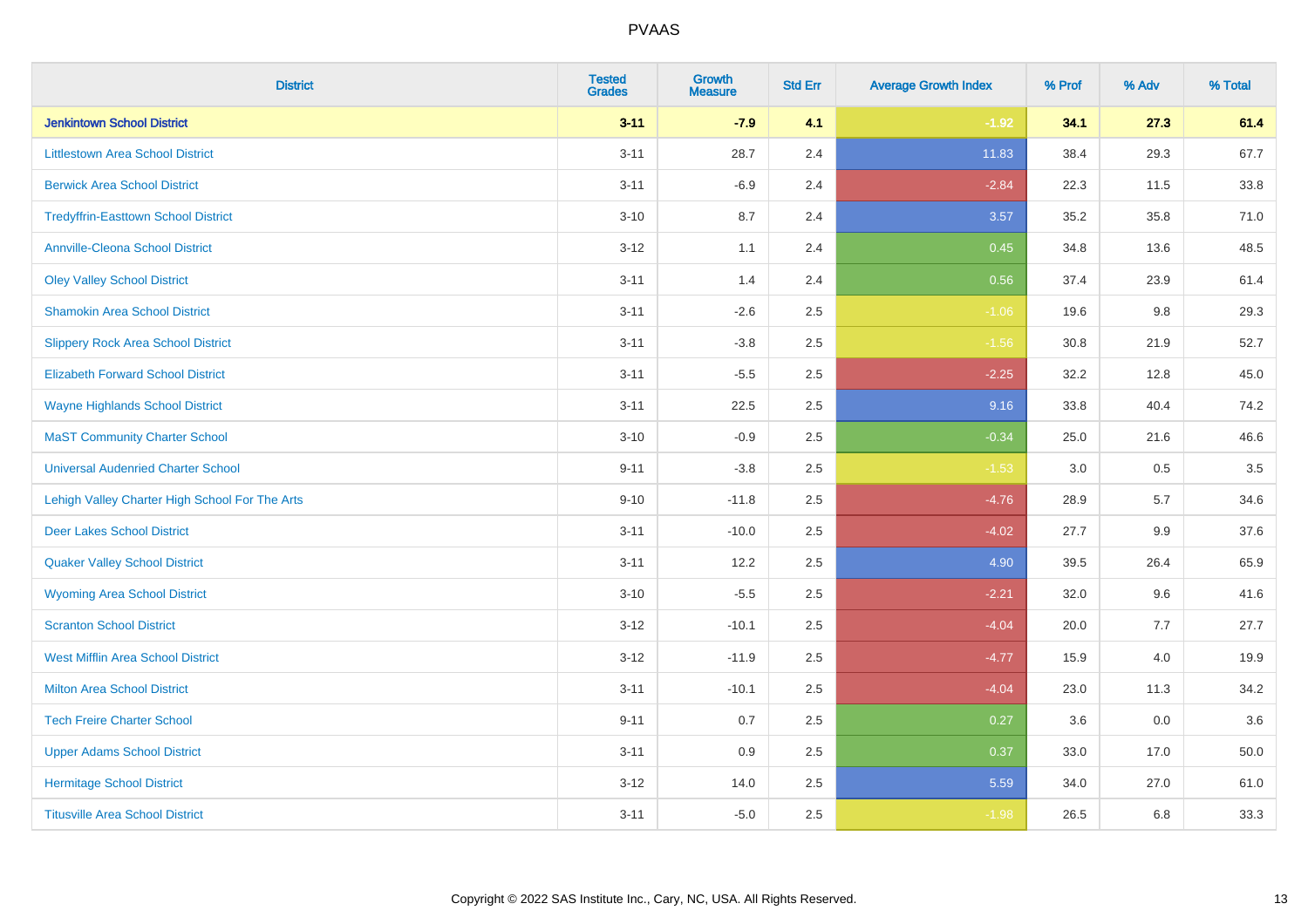| <b>District</b>                                                       | <b>Tested</b><br><b>Grades</b> | Growth<br><b>Measure</b> | <b>Std Err</b> | <b>Average Growth Index</b> | % Prof | % Adv | % Total |
|-----------------------------------------------------------------------|--------------------------------|--------------------------|----------------|-----------------------------|--------|-------|---------|
| <b>Jenkintown School District</b>                                     | $3 - 11$                       | $-7.9$                   | 4.1            | $-1.92$                     | 34.1   | 27.3  | 61.4    |
| Pen Argyl Area School District                                        | $3 - 12$                       | 12.8                     | 2.5            | 5.10                        | 28.5   | 23.8  | 52.3    |
| Northern Lehigh School District                                       | $3 - 12$                       | 6.1                      | 2.5            | 2.42                        | 21.4   | 18.0  | 39.3    |
| <b>Central Greene School District</b>                                 | $3 - 11$                       | $-0.4$                   | 2.5            | $-0.15$                     | 27.8   | 14.8  | 42.6    |
| <b>Bald Eagle Area School District</b>                                | $3 - 11$                       | 7.6                      | 2.5            | 3.00                        | 31.6   | 15.6  | 47.3    |
| <b>Jersey Shore Area School District</b>                              | $3 - 11$                       | 0.7                      | 2.5            | 0.27                        | 39.3   | 13.6  | 52.9    |
| <b>Forest Hills School District</b>                                   | $3 - 11$                       | 1.8                      | 2.5            | 0.71                        | 28.8   | 10.3  | 39.1    |
| Preparatory Charter School Of Mathematics, Science, Tech, And Careers | $9 - 10$                       | $-5.1$                   | 2.5            | $-2.03$                     | 6.3    | 1.4   | 7.7     |
| Ambridge Area School District                                         | $3 - 12$                       | $-19.4$                  | 2.5            | $-7.64$                     | 23.2   | 5.6   | 28.9    |
| <b>Beaver Area School District</b>                                    | $3 - 10$                       | $-3.0$                   | $2.5\,$        | $-1.16$                     | 25.8   | 27.8  | 53.6    |
| <b>Woodland Hills School District</b>                                 | $3 - 12$                       | $-4.2$                   | 2.5            | $-1.66$                     | 10.1   | 1.4   | 11.5    |
| <b>Innovative Arts Academy Charter School</b>                         | $6 - 11$                       | $-7.2$                   | 2.5            | $-2.83$                     | 2.0    | 0.0   | 2.0     |
| <b>South Park School District</b>                                     | $3 - 11$                       | $-8.8$                   | 2.5            | $-3.46$                     | 28.1   | 17.0  | 45.2    |
| <b>Brandywine Heights Area School District</b>                        | $3 - 11$                       | 5.8                      | 2.6            | 2.27                        | 27.7   | 28.6  | 56.2    |
| <b>Conneaut School District</b>                                       | $3 - 12$                       | $-2.3$                   | 2.6            | $-0.91$                     | 27.4   | 9.7   | 37.1    |
| <b>Midd-West School District</b>                                      | $3 - 11$                       | 3.6                      | 2.6            | 1.42                        | 28.6   | 25.0  | 53.6    |
| Huntingdon Area School District                                       | $3 - 11$                       | 5.8                      | 2.6            | 2.28                        | 27.8   | 17.4  | 45.2    |
| <b>Danville Area School District</b>                                  | $3 - 11$                       | 18.4                     | 2.6            | 7.19                        | 32.0   | 46.1  | 78.1    |
| Perseus House Charter School Of Excellence                            | $6 - 11$                       | $-6.4$                   | 2.6            | $-2.50$                     | 0.9    | 0.0   | 0.9     |
| Northern Tioga School District                                        | $3 - 12$                       | 6.8                      | 2.6            | 2.64                        | 25.0   | 16.9  | 41.9    |
| <b>Girard School District</b>                                         | $3 - 11$                       | $-12.3$                  | 2.6            | $-4.76$                     | 29.7   | 18.9  | 48.6    |
| Philadelphia Electrical & Tech Charter High School                    | $10 - 10$                      | 1.2                      | 2.6            | 0.45                        | 0.9    | 0.0   | 0.9     |
| <b>Central Valley School District</b>                                 | $3 - 10$                       | 4.7                      | 2.6            | 1.83                        | 37.8   | 18.5  | 56.3    |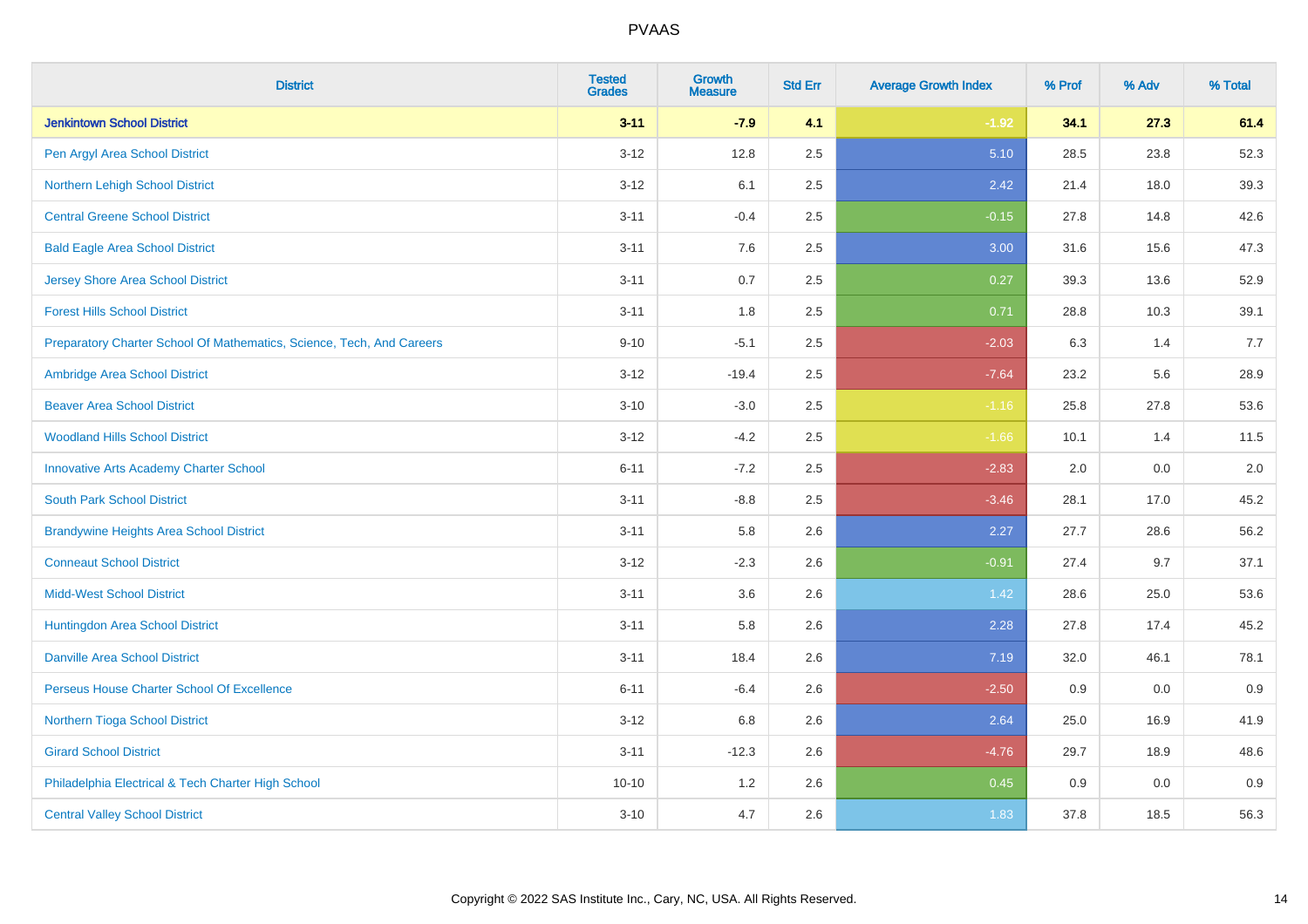| <b>District</b>                                  | <b>Tested</b><br><b>Grades</b> | <b>Growth</b><br><b>Measure</b> | <b>Std Err</b> | <b>Average Growth Index</b> | % Prof | % Adv | % Total |
|--------------------------------------------------|--------------------------------|---------------------------------|----------------|-----------------------------|--------|-------|---------|
| <b>Jenkintown School District</b>                | $3 - 11$                       | $-7.9$                          | 4.1            | $-1.92$                     | 34.1   | 27.3  | 61.4    |
| <b>Susquenita School District</b>                | $3 - 11$                       | $-5.9$                          | 2.6            | $-2.28$                     | 30.6   | 13.9  | 44.4    |
| <b>Collegium Charter School</b>                  | $3 - 10$                       | 21.2                            | 2.6            | 8.18                        | 25.4   | 16.4  | 41.8    |
| <b>Western Wayne School District</b>             | $3 - 11$                       | 3.6                             | 2.6            | 1.39                        | 30.8   | 16.2  | 47.0    |
| <b>Wyomissing Area School District</b>           | $3 - 12$                       | $-2.4$                          | 2.6            | $-0.92$                     | 25.6   | 28.1  | 53.7    |
| <b>Franklin Area School District</b>             | $3 - 11$                       | $-3.7$                          | 2.6            | $-1.43$                     | 30.5   | 5.9   | 36.4    |
| Community Academy Of Philadelphia Charter School | $3 - 11$                       | 0.1                             | 2.6            | 0.06                        | 9.7    | 2.6   | 12.4    |
| <b>Derry Area School District</b>                | $3 - 11$                       | $-11.8$                         | 2.6            | $-4.53$                     | 34.8   | 6.1   | 40.9    |
| <b>Greater Nanticoke Area School District</b>    | $3 - 12$                       | $-6.8$                          | 2.6            | $-2.58$                     | 15.2   | 8.9   | 24.1    |
| <b>Chester-Upland School District</b>            | $3 - 11$                       | $-3.6$                          | 2.6            | $-1.38$                     | 1.6    | 0.0   | 1.6     |
| <b>Hopewell Area School District</b>             | $3 - 11$                       | 0.8                             | 2.6            | 0.31                        | 34.5   | 12.4  | 46.9    |
| <b>Richland School District</b>                  | $3 - 11$                       | $-6.9$                          | 2.6            | $-2.63$                     | 40.1   | 20.9  | 61.0    |
| Penns Valley Area School District                | $3 - 12$                       | 14.1                            | 2.6            | 5.33                        | 29.6   | 23.3  | 52.9    |
| <b>Montoursville Area School District</b>        | $3 - 12$                       | $-8.4$                          | 2.6            | $-3.17$                     | 38.8   | 18.2  | 57.0    |
| Karns City Area School District                  | $3 - 11$                       | $-7.2$                          | 2.6            | $-2.71$                     | 26.4   | 20.8  | 47.2    |
| <b>Towanda Area School District</b>              | $3 - 11$                       | $-4.0$                          | 2.6            | $-1.52$                     | 24.8   | 9.9   | 34.8    |
| <b>Neshannock Township School District</b>       | $3 - 10$                       | $-12.5$                         | 2.7            | $-4.73$                     | 29.0   | 13.0  | 42.0    |
| Susquehanna Township School District             | $3 - 12$                       | 3.9                             | 2.7            | 1.45                        | 19.0   | 13.1  | 32.0    |
| Boys Latin Of Philadelphia Charter School        | $6 - 12$                       | $-8.0$                          | 2.7            | $-3.02$                     | 1.4    | 0.0   | 1.4     |
| <b>Riverside School District</b>                 | $3 - 11$                       | $-6.2$                          | 2.7            | $-2.33$                     | 20.8   | 17.0  | 37.7    |
| <b>Palmerton Area School District</b>            | $3 - 11$                       | $-0.9$                          | 2.7            | $-0.34$                     | 34.3   | 14.3  | 48.6    |
| <b>Loyalsock Township School District</b>        | $3 - 12$                       | 26.7                            | 2.7            | 9.92                        | 36.8   | 35.1  | 71.9    |
| <b>Schuylkill Haven Area School District</b>     | $3 - 11$                       | $-5.3$                          | 2.7            | $-1.96$                     | 22.2   | 11.6  | 33.8    |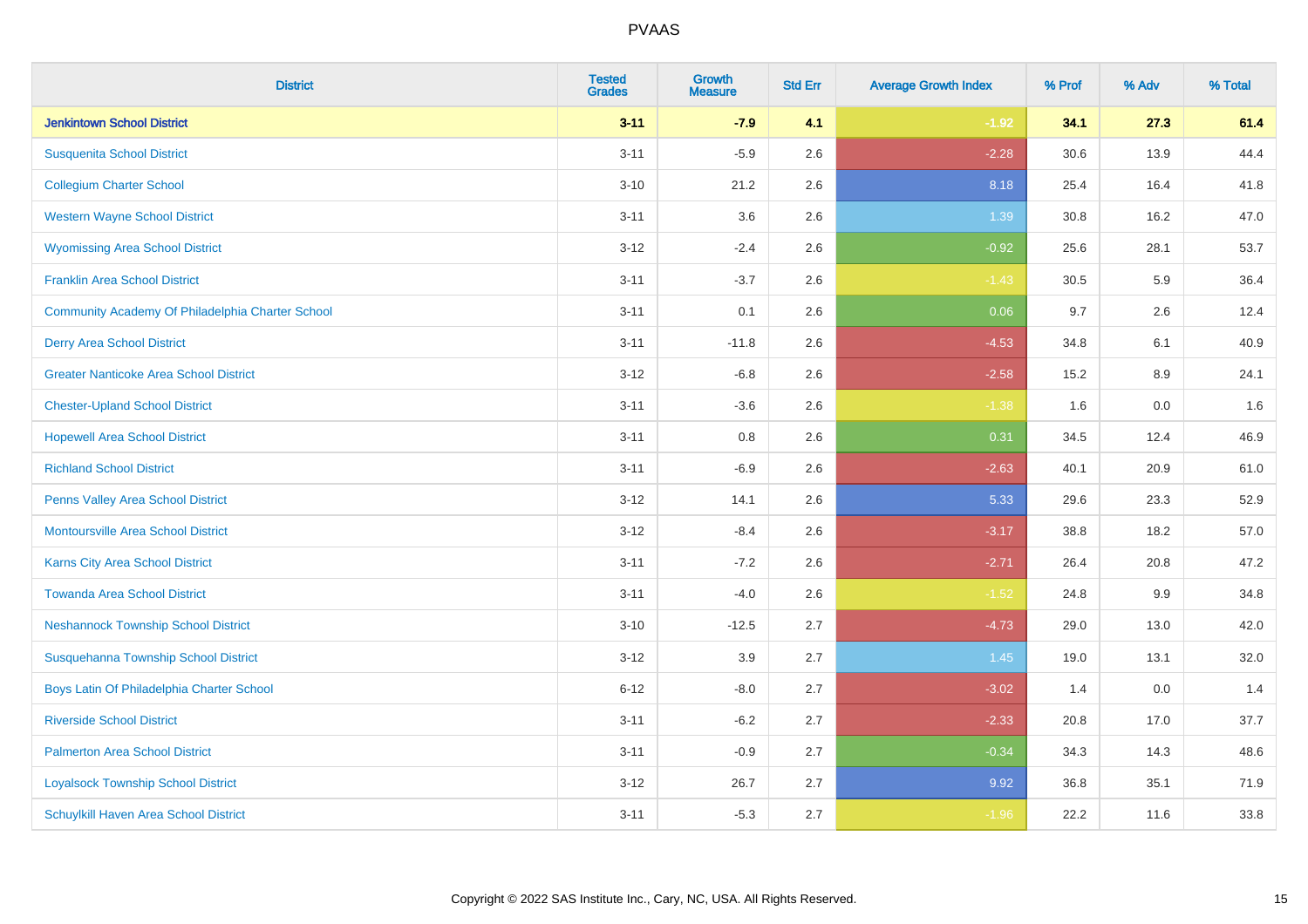| <b>District</b>                                    | <b>Tested</b><br><b>Grades</b> | <b>Growth</b><br><b>Measure</b> | <b>Std Err</b> | <b>Average Growth Index</b> | % Prof | % Adv   | % Total |
|----------------------------------------------------|--------------------------------|---------------------------------|----------------|-----------------------------|--------|---------|---------|
| <b>Jenkintown School District</b>                  | $3 - 11$                       | $-7.9$                          | 4.1            | $-1.92$                     | 34.1   | 27.3    | 61.4    |
| <b>Dunmore School District</b>                     | $3 - 11$                       | $-12.2$                         | 2.7            | $-4.51$                     | 15.0   | $5.3\,$ | 20.4    |
| <b>Riverside Beaver County School District</b>     | $3 - 11$                       | $-5.5$                          | 2.7            | $-2.03$                     | 35.8   | 23.2    | 59.0    |
| <b>Punxsutawney Area School District</b>           | $3 - 11$                       | 15.8                            | 2.7            | 5.83                        | 18.6   | 29.0    | 47.6    |
| <b>Mid Valley School District</b>                  | $3 - 10$                       | $-11.1$                         | 2.7            | $-4.07$                     | 28.3   | 8.1     | 36.4    |
| <b>North East School District</b>                  | $3 - 11$                       | $-5.3$                          | 2.7            | $-1.97$                     | 31.7   | 24.8    | 56.4    |
| <b>Yough School District</b>                       | $3 - 10$                       | $-6.2$                          | 2.7            | $-2.27$                     | 28.9   | 8.8     | 37.7    |
| <b>Warrior Run School District</b>                 | $3 - 11$                       | 10.5                            | 2.7            | 3.86                        | 34.1   | 16.8    | 50.9    |
| Philadelphia Academy Charter School                | $3 - 11$                       | $-14.7$                         | 2.7            | $-5.42$                     | 21.6   | 3.9     | 25.5    |
| <b>West York Area School District</b>              | $3 - 12$                       | $-9.8$                          | 2.7            | $-3.57$                     | 21.9   | 10.9    | 32.8    |
| <b>Lincoln Park Performing Arts Charter School</b> | $7 - 11$                       | $-14.9$                         | 2.7            | $-5.45$                     | 39.3   | 8.9     | 48.2    |
| <b>Charleroi School District</b>                   | $3 - 11$                       | $-4.3$                          | 2.7            | $-1.55$                     | 22.2   | 15.9    | 38.1    |
| <b>Hanover Public School District</b>              | $3 - 11$                       | $-12.4$                         | 2.7            | $-4.50$                     | 22.7   | 6.2     | 28.9    |
| <b>Wattsburg Area School District</b>              | $3 - 11$                       | 1.0                             | 2.7            | 0.36                        | 20.4   | 12.4    | 32.7    |
| <b>Lakeland School District</b>                    | $3 - 11$                       | 13.3                            | 2.8            | 4.80                        | 22.2   | 21.2    | 43.4    |
| <b>Montrose Area School District</b>               | $3 - 10$                       | 12.3                            | 2.8            | 4.41                        | 37.8   | 28.9    | 66.7    |
| Lake-Lehman School District                        | $3 - 11$                       | 14.9                            | 2.8            | 5.34                        | 25.8   | 22.5    | 48.3    |
| <b>Mohawk Area School District</b>                 | $3 - 11$                       | $-10.5$                         | 2.8            | $-3.75$                     | 35.1   | 10.6    | 45.7    |
| <b>Kutztown Area School District</b>               | $3 - 12$                       | 9.3                             | 2.8            | 3.34                        | 38.5   | 14.6    | 53.2    |
| Columbia-Montour AVTS                              | $9 - 10$                       | $-7.1$                          | 2.8            | $-2.52$                     | 19.5   | 3.2     | 22.7    |
| <b>Blairsville-Saltsburg School District</b>       | $3 - 11$                       | $-7.5$                          | 2.8            | $-2.67$                     | 20.1   | 8.2     | 28.3    |
| Mastery Charter School - Shoemaker Campus          | $7 - 10$                       | $-2.3$                          | 2.8            | $-0.81$                     | 10.1   | 3.7     | 13.8    |
| <b>Iroquois School District</b>                    | $3 - 11$                       | 13.6                            | 2.8            | 4.83                        | 33.3   | 16.0    | 49.4    |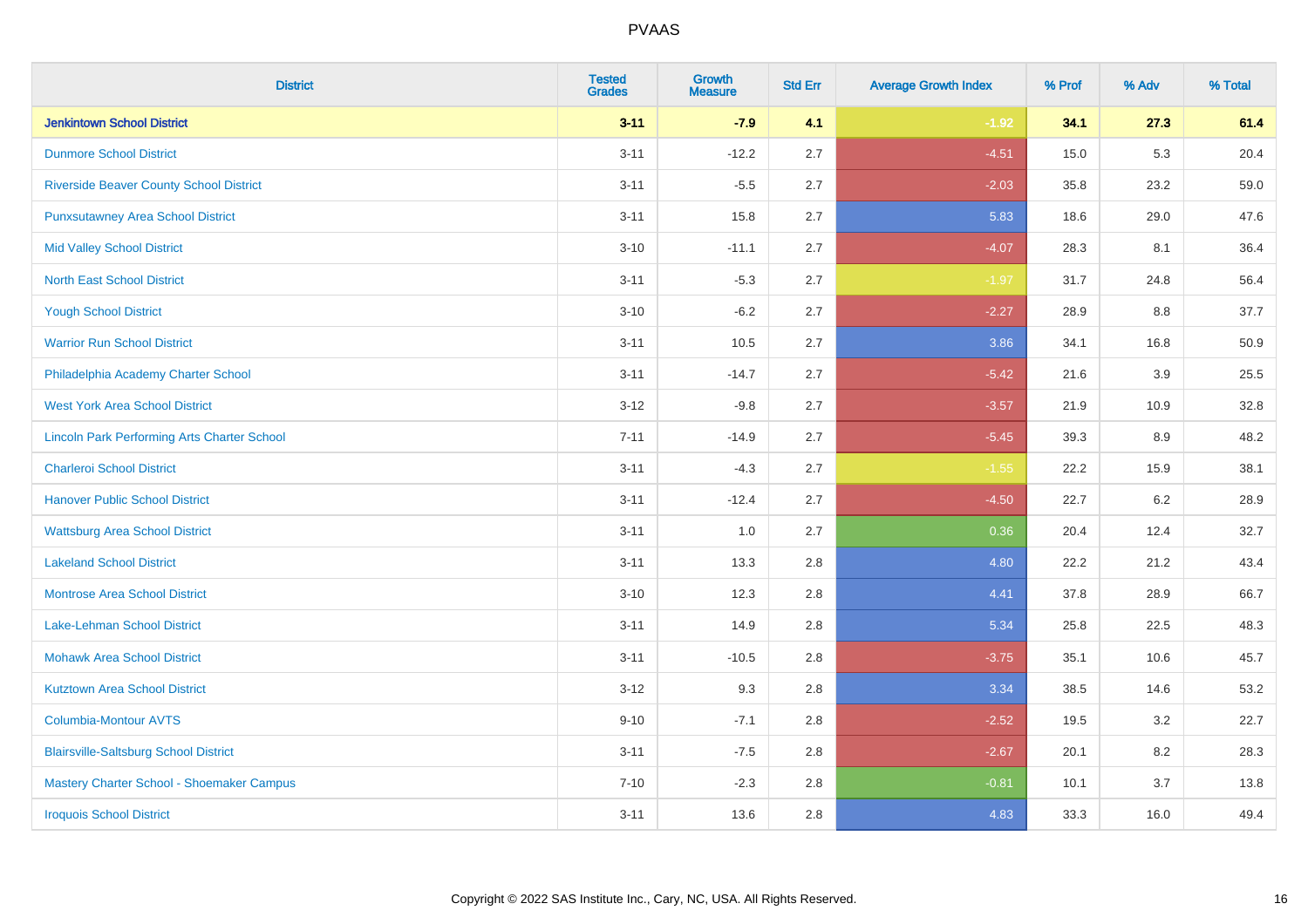| <b>District</b>                              | <b>Tested</b><br><b>Grades</b> | <b>Growth</b><br><b>Measure</b> | <b>Std Err</b> | <b>Average Growth Index</b> | % Prof | % Adv | % Total |
|----------------------------------------------|--------------------------------|---------------------------------|----------------|-----------------------------|--------|-------|---------|
| <b>Jenkintown School District</b>            | $3 - 11$                       | $-7.9$                          | 4.1            | $-1.92$                     | 34.1   | 27.3  | 61.4    |
| Southern Tioga School District               | $3 - 11$                       | $-0.1$                          | 2.8            | $-0.03$                     | 26.3   | 10.3  | 36.6    |
| Catasauqua Area School District              | $3 - 12$                       | $-7.3$                          | 2.8            | $-2.58$                     | 27.1   | 11.2  | 38.3    |
| <b>Bellwood-Antis School District</b>        | $3 - 10$                       | $3.5\,$                         | 2.8            | 1.24                        | 40.9   | 19.4  | 60.2    |
| <b>Mount Union Area School District</b>      | $3 - 10$                       | $-2.5$                          | 2.8            | $-0.89$                     | 19.8   | 5.8   | 25.6    |
| <b>Westmont Hilltop School District</b>      | $3 - 11$                       | $-1.0$                          | 2.8            | $-0.36$                     | 33.3   | 14.7  | 48.0    |
| <b>Big Beaver Falls Area School District</b> | $3 - 11$                       | $-17.9$                         | 2.8            | $-6.27$                     | 9.4    | 2.8   | 12.2    |
| <b>Elk Lake School District</b>              | $3 - 11$                       | $-6.1$                          | 2.9            | $-2.12$                     | 26.3   | 11.6  | 37.9    |
| <b>Kane Area School District</b>             | $3 - 10$                       | 8.8                             | 2.9            | 3.07                        | 31.4   | 19.8  | 51.2    |
| <b>Marion Center Area School District</b>    | $3 - 10$                       | 0.8                             | 2.9            | 0.27                        | 23.3   | 11.1  | 34.4    |
| <b>Canton Area School District</b>           | $3 - 11$                       | 8.4                             | 2.9            | 2.92                        | 13.8   | 23.0  | 36.8    |
| <b>Palisades School District</b>             | $3 - 11$                       | 7.7                             | 2.9            | 2.66                        | 27.8   | 20.3  | 48.1    |
| <b>Moniteau School District</b>              | $3 - 11$                       | $-11.8$                         | 2.9            | $-4.07$                     | 22.6   | 5.0   | 27.6    |
| <b>Chestnut Ridge School District</b>        | $3 - 12$                       | 4.0                             | 2.9            | 1.38                        | 33.2   | 11.0  | 44.2    |
| Cambria Heights School District              | $3 - 10$                       | $-6.2$                          | 2.9            | $-2.11$                     | 25.0   | 13.0  | 38.0    |
| <b>Washington School District</b>            | $3 - 11$                       | $-15.9$                         | 2.9            | $-5.44$                     | 12.9   | 1.7   | 14.7    |
| <b>Bristol Borough School District</b>       | $3 - 12$                       | $-5.9$                          | 2.9            | $-2.00$                     | 27.8   | 3.3   | 31.1    |
| New Hope-Solebury School District            | $3 - 11$                       | 28.8                            | 2.9            | 9.77                        | 31.6   | 50.0  | 81.6    |
| <b>Camp Hill School District</b>             | $3 - 12$                       | 20.7                            | 2.9            | 7.00                        | 32.3   | 41.4  | 73.7    |
| <b>Apollo-Ridge School District</b>          | $3-12$                         | 9.5                             | 3.0            | 3.23                        | 34.0   | 9.4   | 43.4    |
| <b>Greenville Area School District</b>       | $3 - 11$                       | $-13.2$                         | 3.0            | $-4.45$                     | 32.1   | 4.6   | 36.7    |
| Philipsburg-Osceola Area School District     | $3 - 11$                       | 4.1                             | 3.0            | 1.37                        | 22.5   | 16.2  | 38.8    |
| <b>Mcguffey School District</b>              | $3 - 11$                       | $-12.1$                         | 3.0            | $-4.06$                     | 12.8   | 5.9   | 18.6    |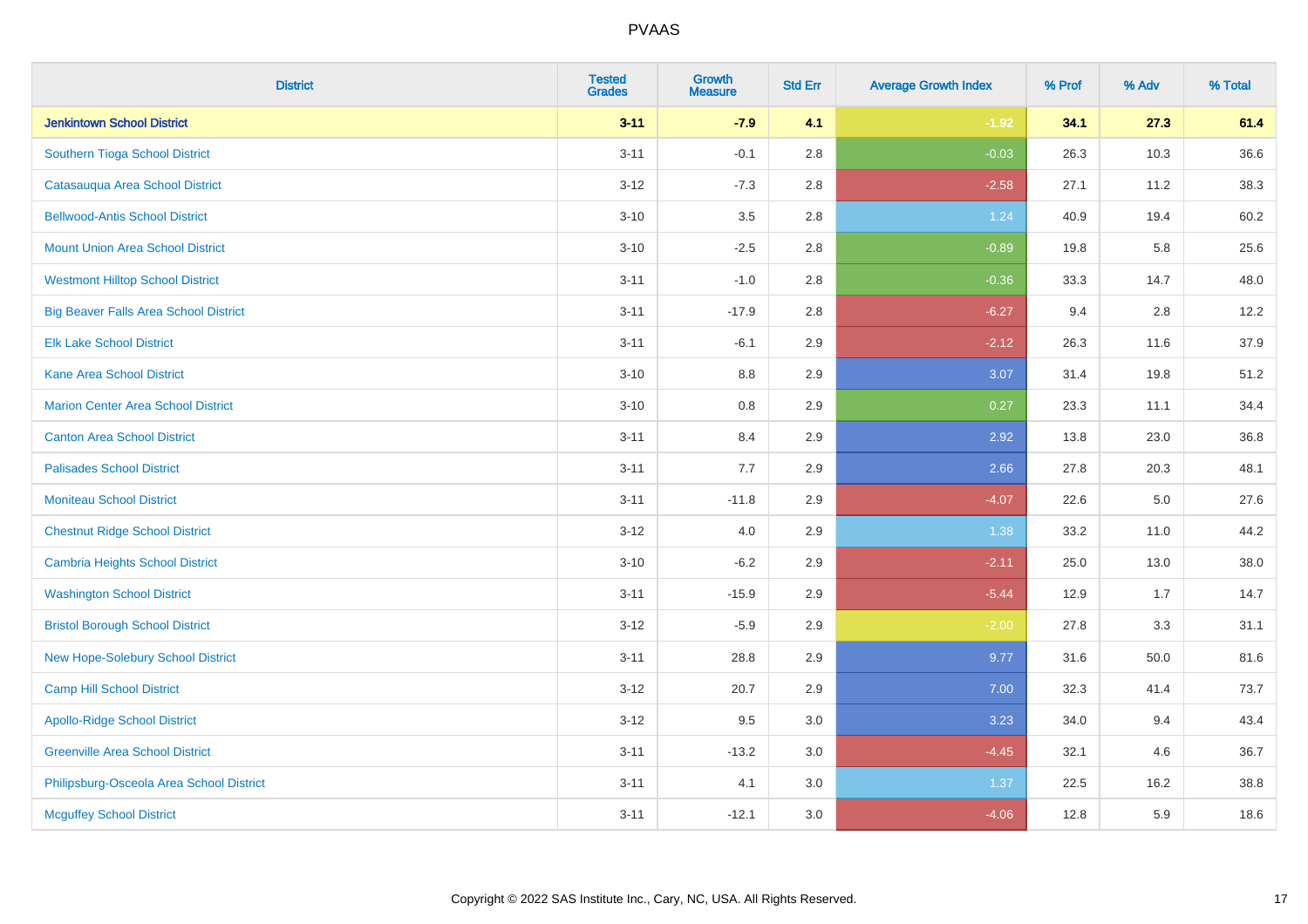| <b>District</b>                                   | <b>Tested</b><br><b>Grades</b> | <b>Growth</b><br><b>Measure</b> | <b>Std Err</b> | <b>Average Growth Index</b> | % Prof | % Adv | % Total |
|---------------------------------------------------|--------------------------------|---------------------------------|----------------|-----------------------------|--------|-------|---------|
| <b>Jenkintown School District</b>                 | $3 - 11$                       | $-7.9$                          | 4.1            | $-1.92$                     | 34.1   | 27.3  | 61.4    |
| <b>Bentworth School District</b>                  | $3 - 11$                       | 7.0                             | 3.0            | 2.36                        | 26.6   | 17.0  | 43.6    |
| Lehigh Valley Academy Regional Charter School     | $3 - 11$                       | $-5.9$                          | 3.0            | $-1.98$                     | 20.0   | 7.7   | 27.7    |
| Southern Columbia Area School District            | $3 - 11$                       | $-8.5$                          | 3.0            | $-2.83$                     | 30.5   | 12.8  | 43.3    |
| <b>Pine Grove Area School District</b>            | $3 - 11$                       | $-1.1$                          | 3.0            | $-0.36$                     | 29.5   | 14.3  | 43.8    |
| Mastery Charter School - Hardy Williams           | $3 - 11$                       | 6.6                             | 3.0            | 2.21                        | 24.7   | 1.2   | 25.9    |
| <b>Windber Area School District</b>               | $3 - 11$                       | $-11.9$                         | 3.0            | $-3.94$                     | 41.0   | 10.3  | 51.3    |
| <b>Wellsboro Area School District</b>             | $3 - 11$                       | $-6.3$                          | 3.0            | $-2.08$                     | 24.4   | 13.4  | 37.8    |
| <b>MaST Community Charter School II</b>           | $3 - 10$                       | 1.4                             | 3.0            | 0.45                        | 16.1   | 4.6   | 20.7    |
| <b>East Allegheny School District</b>             | $3 - 11$                       | $-6.4$                          | 3.0            | $-2.11$                     | 21.0   | 7.4   | 28.4    |
| <b>Executive Education Academy Charter School</b> | $3 - 10$                       | $-14.6$                         | 3.0            | $-4.81$                     | 8.5    | 1.2   | 9.8     |
| <b>Brentwood Borough School District</b>          | $3 - 11$                       | 1.3                             | 3.0            | 0.44                        | 20.2   | 16.0  | 36.2    |
| <b>Uniontown Area School District</b>             | $3 - 11$                       | $-2.8$                          | 3.1            | $-0.91$                     | 31.7   | 7.3   | 39.0    |
| <b>Carmichaels Area School District</b>           | $3 - 10$                       | $-7.0$                          | 3.1            | $-2.30$                     | 17.8   | 9.6   | 27.4    |
| <b>Freedom Area School District</b>               | $3 - 11$                       | $-6.3$                          | 3.1            | $-2.04$                     | 22.9   | 8.4   | 31.3    |
| <b>Springfield Township School District</b>       | $3 - 11$                       | $-3.9$                          | 3.1            | $-1.27$                     | 37.2   | 30.8  | 68.1    |
| <b>Southmoreland School District</b>              | $3 - 11$                       | $-12.5$                         | 3.1            | $-4.04$                     | 33.3   | 15.5  | 48.8    |
| <b>Avon Grove Charter School</b>                  | $3 - 11$                       | 9.8                             | 3.1            | 3.18                        | 32.4   | 26.0  | 58.4    |
| <b>Mercer Area School District</b>                | $3 - 11$                       | 2.2                             | 3.1            | 0.70                        | 24.4   | 11.8  | 36.2    |
| Maritime Academy Charter School                   | $3 - 10$                       | 13.2                            | 3.1            | 4.29                        | 24.0   | 1.3   | 25.3    |
| <b>KIPP Dubois Charter School</b>                 | $9 - 10$                       | $-3.0$                          | 3.1            | $-0.95$                     | 10.0   | 0.0   | 10.0    |
| <b>Everett Area School District</b>               | $3 - 11$                       | $-1.1$                          | 3.1            | $-0.34$                     | 34.2   | 13.2  | 47.4    |
| South Williamsport Area School District           | $3 - 10$                       | 0.9                             | 3.1            | 0.31                        | 38.4   | 11.6  | 50.0    |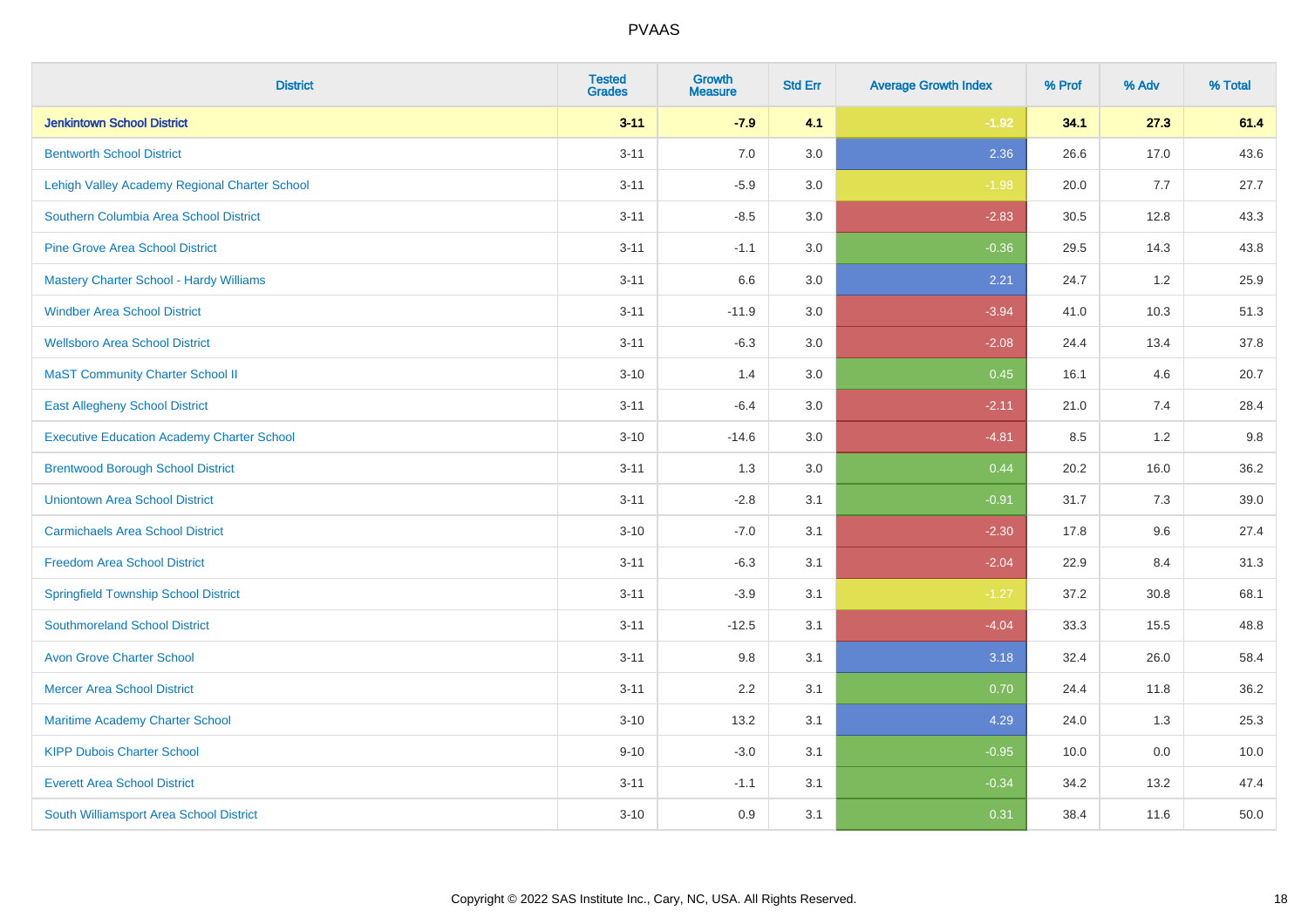| <b>District</b>                                 | <b>Tested</b><br><b>Grades</b> | <b>Growth</b><br><b>Measure</b> | <b>Std Err</b> | <b>Average Growth Index</b> | % Prof | % Adv | % Total |
|-------------------------------------------------|--------------------------------|---------------------------------|----------------|-----------------------------|--------|-------|---------|
| <b>Jenkintown School District</b>               | $3 - 11$                       | $-7.9$                          | 4.1            | $-1.92$                     | 34.1   | 27.3  | 61.4    |
| <b>Redbank Valley School District</b>           | $3 - 11$                       | $-7.5$                          | 3.1            | $-2.41$                     | 12.4   | 10.6  | 23.1    |
| <b>Cranberry Area School District</b>           | $3 - 12$                       | $-0.9$                          | 3.1            | $-0.29$                     | 25.5   | 9.7   | 35.2    |
| <b>Fort Cherry School District</b>              | $3 - 10$                       | $-0.7$                          | 3.1            | $-0.21$                     | 30.6   | 14.1  | 44.7    |
| <b>Laurel School District</b>                   | $3 - 11$                       | 13.0                            | 3.1            | 4.19                        | 30.3   | 15.7  | 46.1    |
| <b>Brookville Area School District</b>          | $3 - 11$                       | 6.8                             | 3.1            | 2.19                        | 46.1   | 14.6  | 60.7    |
| <b>Old Forge School District</b>                | $3-12$                         | $-11.3$                         | 3.1            | $-3.62$                     | 28.6   | 13.2  | 41.8    |
| <b>Ellwood City Area School District</b>        | $3 - 11$                       | $-12.5$                         | 3.1            | $-4.00$                     | 26.7   | 8.7   | 35.4    |
| Renaissance Academy Charter School              | $3 - 11$                       | $-5.6$                          | 3.1            | $-1.79$                     | 28.4   | 18.5  | 46.9    |
| <b>Pequea Valley School District</b>            | $3 - 11$                       | 18.0                            | 3.1            | 5.74                        | 29.2   | 37.5  | 66.7    |
| South Allegheny School District                 | $3 - 11$                       | $-0.9$                          | 3.1            | $-0.30$                     | 23.8   | 2.5   | 26.2    |
| <b>Ligonier Valley School District</b>          | $3 - 11$                       | $-10.8$                         | 3.1            | $-3.43$                     | 34.1   | 5.8   | 39.9    |
| Jefferson County-Dubois AVTS                    | $9 - 11$                       | $-11.7$                         | 3.1            | $-3.72$                     | 17.6   | 2.8   | 20.4    |
| <b>Mahanoy Area School District</b>             | $3 - 10$                       | $-3.4$                          | 3.1            | $-1.07$                     | 21.4   | 8.6   | 30.0    |
| South Side Area School District                 | $3 - 11$                       | $-0.6$                          | 3.1            | $-0.19$                     | 24.0   | 28.0  | 52.0    |
| <b>Carlynton School District</b>                | $3 - 11$                       | $-2.0$                          | 3.2            | $-0.62$                     | 27.9   | 5.2   | 33.1    |
| <b>Montgomery Area School District</b>          | $3 - 11$                       | $-5.8$                          | 3.2            | $-1.83$                     | 25.0   | 11.5  | 36.5    |
| <b>Central Fulton School District</b>           | $3 - 11$                       | $-13.3$                         | 3.2            | $-4.20$                     | 18.1   | 9.7   | 27.8    |
| <b>Carbondale Area School District</b>          | $3 - 10$                       | $-2.8$                          | 3.2            | $-0.87$                     | 27.5   | 2.9   | 30.4    |
| <b>Sayre Area School District</b>               | $3 - 11$                       | 5.8                             | 3.2            | 1.81                        | 30.3   | 21.0  | 51.3    |
| <b>Eastern Lancaster County School District</b> | $3 - 12$                       | 2.9                             | 3.2            | 0.91                        | 35.2   | 36.4  | 71.6    |
| <b>Carbon Career &amp; Technical Institute</b>  | $9 - 11$                       | $-9.3$                          | 3.2            | $-2.92$                     | 19.6   | 2.2   | 21.7    |
| <b>Octorara Area School District</b>            | $3 - 11$                       | $-7.5$                          | 3.2            | $-2.35$                     | 26.1   | 17.0  | 43.2    |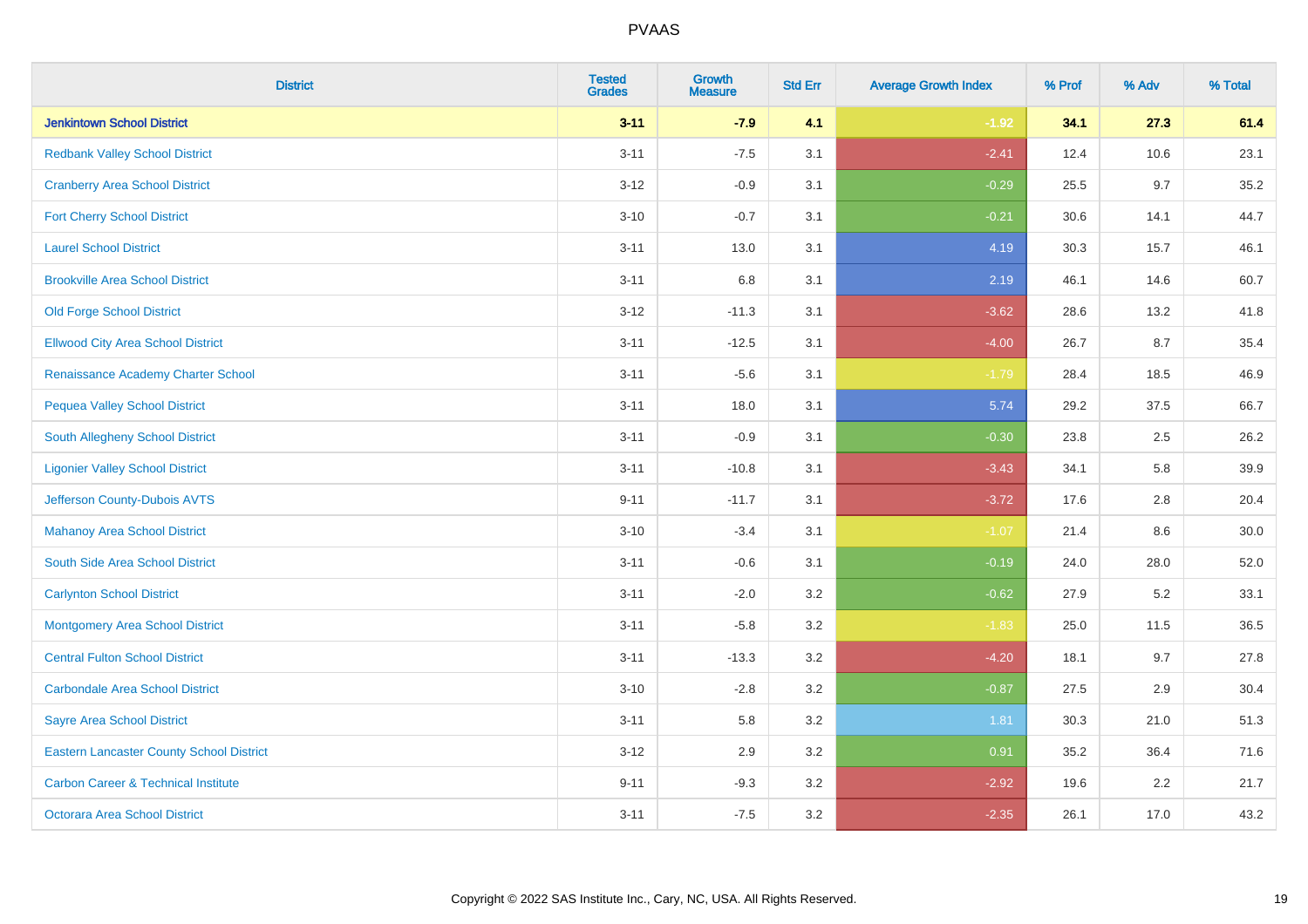| <b>District</b>                                        | <b>Tested</b><br><b>Grades</b> | <b>Growth</b><br><b>Measure</b> | <b>Std Err</b> | <b>Average Growth Index</b> | % Prof | % Adv | % Total |
|--------------------------------------------------------|--------------------------------|---------------------------------|----------------|-----------------------------|--------|-------|---------|
| <b>Jenkintown School District</b>                      | $3 - 11$                       | $-7.9$                          | 4.1            | $-1.92$                     | 34.1   | 27.3  | 61.4    |
| <b>Wyalusing Area School District</b>                  | $3 - 12$                       | 5.7                             | 3.2            | 1.78                        | 38.6   | 12.9  | 51.4    |
| <b>Steelton-Highspire School District</b>              | $3 - 11$                       | $-5.3$                          | 3.2            | $-1.65$                     | 13.9   | 0.0   | 13.9    |
| <b>Shenango Area School District</b>                   | $3 - 11$                       | 1.7                             | 3.2            | 0.52                        | 41.4   | 13.8  | 55.3    |
| <b>Troy Area School District</b>                       | $3 - 10$                       | $-4.7$                          | 3.2            | $-1.46$                     | 22.8   | 16.5  | 39.2    |
| Juniata Valley School District                         | $3 - 11$                       | 1.6                             | 3.2            | 0.51                        | 23.1   | 9.4   | 32.5    |
| <b>New Brighton Area School District</b>               | $3 - 11$                       | $-2.1$                          | 3.2            | $-0.65$                     | 31.5   | 11.1  | 42.6    |
| New Kensington-Arnold School District                  | $3 - 11$                       | $-5.8$                          | 3.2            | $-1.80$                     | 10.8   | 1.2   | 12.0    |
| <b>Northwestern School District</b>                    | $3 - 11$                       | $-14.6$                         | 3.2            | $-4.51$                     | 32.5   | 13.7  | 46.2    |
| <b>Burgettstown Area School District</b>               | $3 - 11$                       | $-11.2$                         | 3.2            | $-3.46$                     | 16.0   | 2.7   | 18.7    |
| <b>Panther Valley School District</b>                  | $3 - 12$                       | $-13.3$                         | 3.2            | $-4.10$                     | 31.5   | 4.1   | 35.6    |
| Meyersdale Area School District                        | $3 - 11$                       | $-16.1$                         | 3.3            | $-4.94$                     | 20.3   | 5.8   | 26.1    |
| <b>Muncy School District</b>                           | $3 - 11$                       | 6.9                             | 3.3            | 2.12                        | 37.6   | 18.8  | 56.4    |
| <b>Newport School District</b>                         | $3 - 12$                       | 3.8                             | 3.3            | 1.17                        | 38.8   | 10.4  | 49.2    |
| <b>West Branch Area School District</b>                | $3 - 11$                       | 17.0                            | 3.3            | 5.20                        | 47.1   | 19.1  | 66.2    |
| Northern Bedford County School District                | $3 - 11$                       | $-2.3$                          | 3.3            | $-0.69$                     | 26.2   | 16.9  | 43.1    |
| Lackawanna Trail School District                       | $3 - 10$                       | $-11.0$                         | 3.3            | $-3.35$                     | 13.1   | 18.0  | 31.2    |
| Northwest Area School District                         | $3 - 10$                       | $-3.2$                          | 3.3            | $-0.97$                     | 30.4   | 13.0  | 43.5    |
| <b>Westinghouse Arts Academy Charter School</b>        | $9 - 10$                       | $-6.0$                          | 3.3            | $-1.81$                     | 20.2   | 8.9   | 29.1    |
| Propel Charter School - Braddock Hills                 | $3 - 11$                       | $-2.1$                          | 3.3            | $-0.63$                     | 4.8    | 3.2   | 8.1     |
| Wilmington Area School District                        | $3 - 11$                       | 11.1                            | 3.3            | 3.37                        | 29.8   | 26.2  | 56.0    |
| <b>North Star School District</b>                      | $3 - 11$                       | 1.1                             | 3.3            | 0.34                        | 26.2   | 20.0  | 46.2    |
| <b>Chester Charter Scholars Academy Charter School</b> | $3 - 12$                       | $-6.2$                          | 3.3            | $-1.88$                     | 2.2    | 0.0   | 2.2     |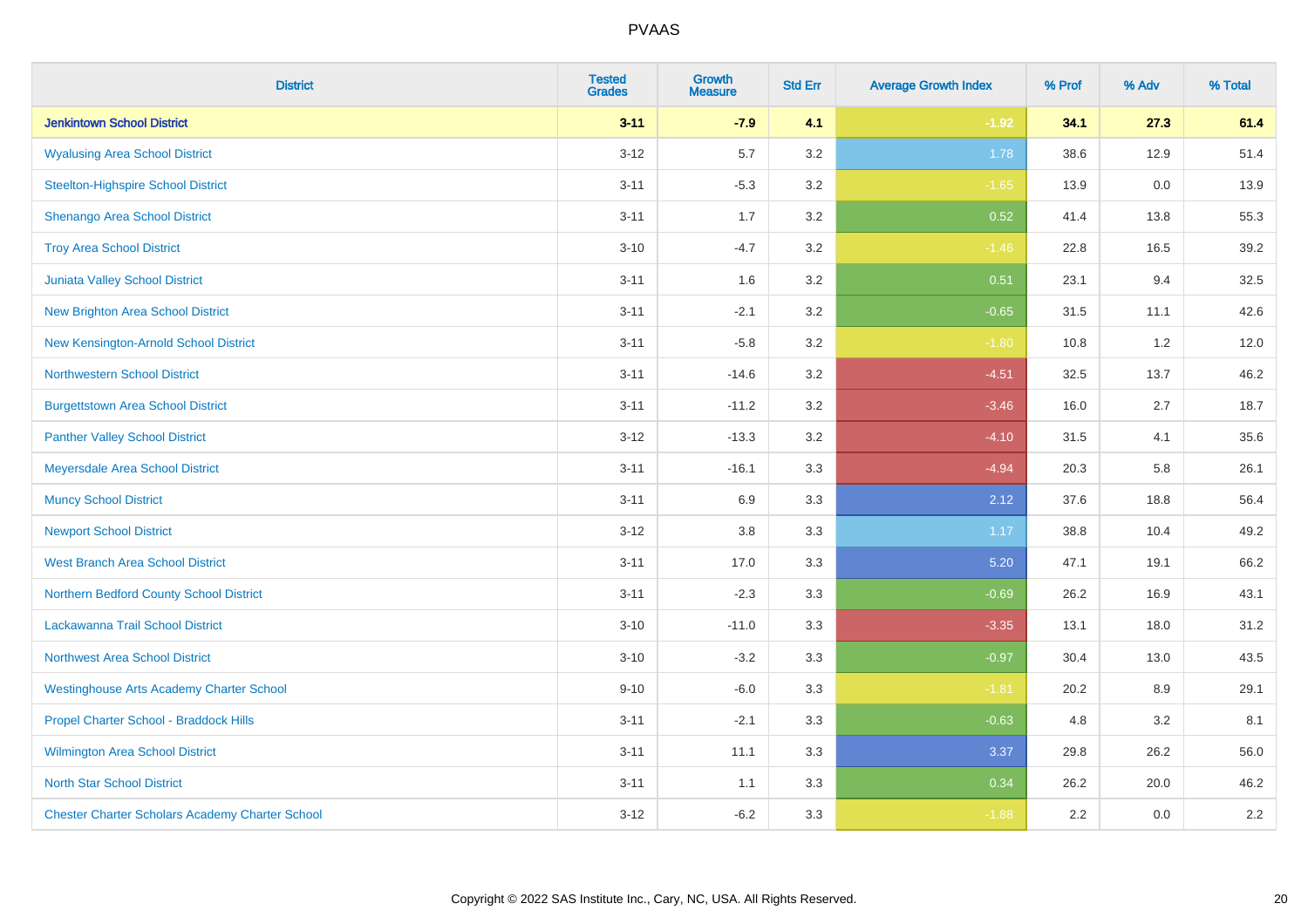| <b>District</b>                               | <b>Tested</b><br><b>Grades</b> | Growth<br><b>Measure</b> | <b>Std Err</b> | <b>Average Growth Index</b> | % Prof | % Adv   | % Total |
|-----------------------------------------------|--------------------------------|--------------------------|----------------|-----------------------------|--------|---------|---------|
| <b>Jenkintown School District</b>             | $3 - 11$                       | $-7.9$                   | 4.1            | $-1.92$                     | 34.1   | 27.3    | 61.4    |
| <b>Burrell School District</b>                | $3 - 11$                       | $-1.5$                   | 3.3            | $-0.44$                     | 27.8   | 17.7    | 45.6    |
| <b>Tacony Academy Charter School</b>          | $3 - 11$                       | $-12.9$                  | 3.3            | $-3.90$                     | 8.6    | 1.4     | 10.0    |
| <b>Tussey Mountain School District</b>        | $3 - 12$                       | $-13.0$                  | 3.3            | $-3.93$                     | 11.1   | 3.2     | 14.3    |
| <b>Portage Area School District</b>           | $3 - 10$                       | $-0.5$                   | 3.3            | $-0.14$                     | 27.0   | 20.6    | 47.6    |
| <b>Purchase Line School District</b>          | $3 - 12$                       | 4.3                      | 3.3            | 1.30                        | 32.3   | 9.0     | 41.4    |
| <b>United School District</b>                 | $3 - 11$                       | 6.3                      | 3.3            | 1.89                        | 38.8   | 16.3    | 55.0    |
| <b>Union City Area School District</b>        | $3 - 12$                       | $-8.7$                   | 3.3            | $-2.59$                     | 29.7   | 10.9    | 40.6    |
| <b>Steel Valley School District</b>           | $3 - 11$                       | 11.1                     | 3.3            | 3.33                        | 34.8   | 10.1    | 44.9    |
| Pennsylvania Virtual Charter School           | $3 - 11$                       | 4.4                      | 3.4            | 1.31                        | 29.8   | 21.2    | 51.0    |
| Jeannette City School District                | $3 - 11$                       | $-0.7$                   | 3.4            | $-0.20$                     | 26.8   | 4.1     | 30.9    |
| <b>Northern Cambria School District</b>       | $3 - 11$                       | $-0.3$                   | 3.4            | $-0.09$                     | 26.5   | 1.2     | 27.7    |
| <b>Mountain View School District</b>          | $3 - 11$                       | 24.2                     | 3.4            | $7.20$                      | 45.8   | 37.3    | 83.0    |
| Southern Huntingdon County School District    | $3 - 11$                       | $-5.9$                   | 3.4            | $-1.76$                     | 32.8   | 4.9     | 37.7    |
| <b>Minersville Area School District</b>       | $3 - 11$                       | $-2.9$                   | 3.4            | $-0.86$                     | 27.4   | 9.7     | 37.1    |
| Pennsylvania Distance Learning Charter School | $3 - 12$                       | 6.8                      | 3.4            | 1.99                        | 19.8   | $6.2\,$ | 25.9    |
| <b>Multicultural Academy Charter School</b>   | $9 - 11$                       | 6.0                      | 3.4            | 1.77                        | 12.3   | 0.0     | 12.3    |
| Millersburg Area School District              | $3 - 11$                       | $-6.6$                   | 3.4            | $-1.92$                     | 24.1   | 10.3    | 34.5    |
| <b>Belmont Charter School</b>                 | $3 - 10$                       | 2.2                      | 3.4            | 0.64                        | 5.3    | 1.8     | $7.0$   |
| <b>Coudersport Area School District</b>       | $3 - 11$                       | 14.8                     | 3.4            | 4.33                        | 34.7   | 28.0    | 62.7    |
| <b>Frazier School District</b>                | $3 - 11$                       | $-18.9$                  | 3.4            | $-5.49$                     | 18.3   | 1.4     | 19.7    |
| <b>Bloomsburg Area School District</b>        | $3 - 10$                       | 4.3                      | 3.4            | 1.26                        | 36.5   | 20.6    | 57.1    |
| <b>Northgate School District</b>              | $3 - 11$                       | $-3.0$                   | 3.4            | $-0.85$                     | 35.6   | 6.8     | 42.4    |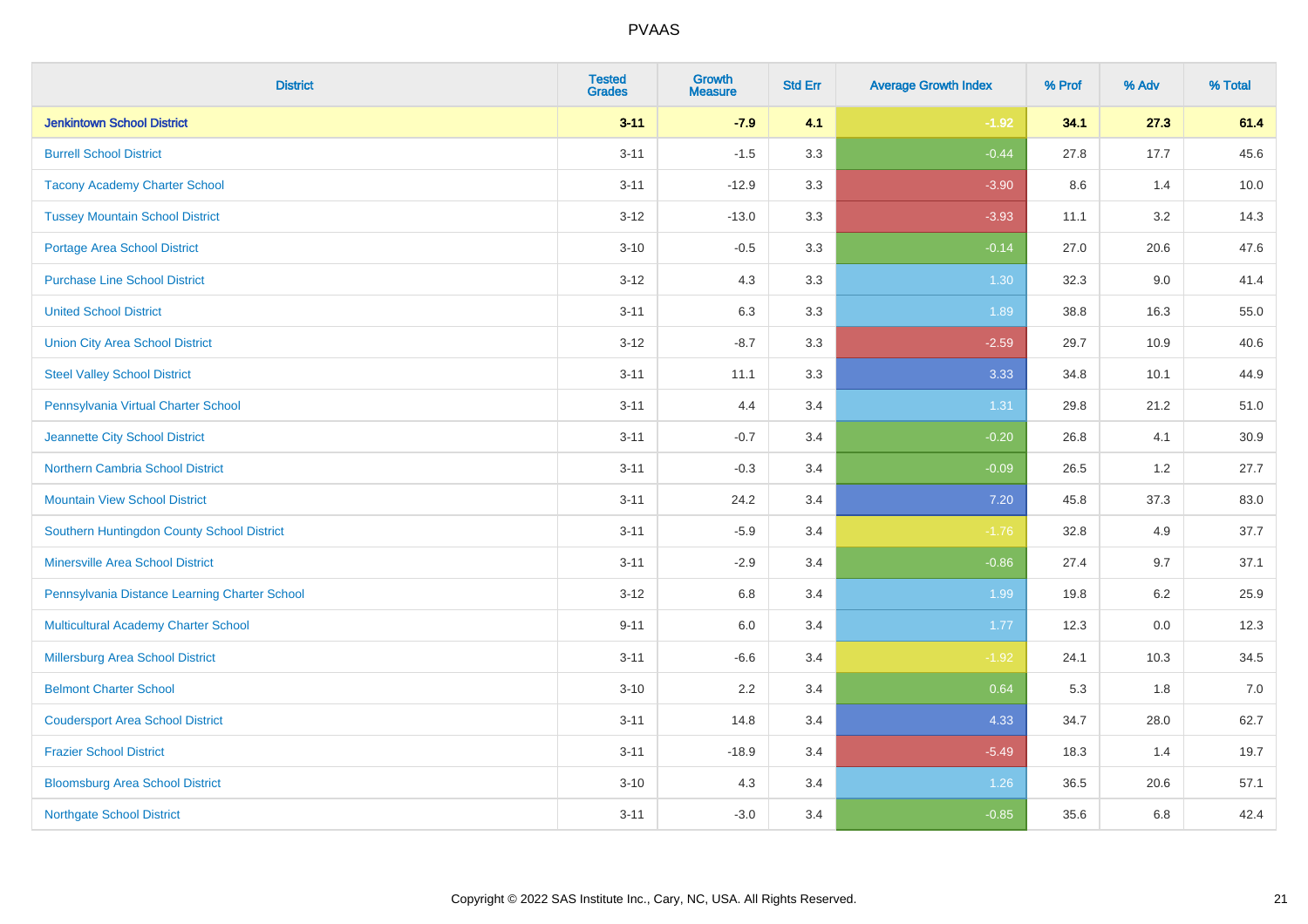| <b>District</b>                            | <b>Tested</b><br><b>Grades</b> | <b>Growth</b><br><b>Measure</b> | <b>Std Err</b> | <b>Average Growth Index</b> | % Prof | % Adv | % Total |
|--------------------------------------------|--------------------------------|---------------------------------|----------------|-----------------------------|--------|-------|---------|
| <b>Jenkintown School District</b>          | $3 - 11$                       | $-7.9$                          | 4.1            | $-1.92$                     | 34.1   | 27.3  | 61.4    |
| <b>Chartiers-Houston School District</b>   | $3 - 10$                       | $-16.5$                         | 3.5            | $-4.79$                     | 26.3   | 6.6   | 32.9    |
| <b>Southeast Delco School District</b>     | $3 - 10$                       | 3.9                             | 3.5            | 1.12                        | 18.6   | 3.4   | 22.0    |
| <b>Homer-Center School District</b>        | $3 - 11$                       | $8.8\,$                         | 3.5            | 2.53                        | 38.0   | 17.7  | 55.8    |
| <b>Reynolds School District</b>            | $3 - 10$                       | $-3.0$                          | 3.5            | $-0.87$                     | 27.3   | 9.1   | 36.4    |
| <b>Sto-Rox School District</b>             | $3 - 10$                       | $-7.0$                          | 3.5            | $-1.99$                     | 3.2    | 0.0   | $3.2\,$ |
| <b>Otto-Eldred School District</b>         | $3 - 11$                       | $-0.5$                          | 3.5            | $-0.13$                     | 35.8   | 10.5  | 46.3    |
| Conemaugh Township Area School District    | $3 - 12$                       | 4.8                             | 3.5            | 1.39                        | 30.9   | 27.8  | 58.8    |
| <b>Glendale School District</b>            | $3 - 10$                       | 7.9                             | 3.5            | 2.25                        | 42.6   | 9.3   | 51.8    |
| <b>Lakeview School District</b>            | $3 - 11$                       | $-1.9$                          | 3.5            | $-0.53$                     | 41.5   | 12.3  | 53.8    |
| <b>West Middlesex Area School District</b> | $3 - 10$                       | $-7.4$                          | 3.5            | $-2.11$                     | 32.0   | 9.6   | 41.6    |
| <b>Brockway Area School District</b>       | $3 - 11$                       | $-0.4$                          | 3.5            | $-0.11$                     | 41.2   | 13.8  | 55.0    |
| <b>Shenandoah Valley School District</b>   | $3 - 11$                       | $-4.5$                          | 3.5            | $-1.29$                     | 14.3   | 0.0   | 14.3    |
| <b>Penns Manor Area School District</b>    | $3-12$                         | $-1.9$                          | 3.5            | $-0.55$                     | 24.2   | 3.8   | 28.0    |
| <b>Halifax Area School District</b>        | $3 - 11$                       | 5.8                             | 3.5            | 1.64                        | 32.1   | 18.9  | 50.9    |
| <b>Bethlehem-Center School District</b>    | $3 - 10$                       | 2.1                             | 3.5            | 0.59                        | 32.3   | 4.6   | 36.9    |
| <b>School Lane Charter School</b>          | $3 - 11$                       | 2.6                             | 3.6            | 0.72                        | 23.1   | 18.7  | 41.8    |
| <b>Reach Cyber Charter School</b>          | $3 - 11$                       | 1.4                             | 3.6            | 0.40                        | 32.9   | 15.2  | 48.1    |
| <b>Salisbury Township School District</b>  | $3 - 11$                       | 5.8                             | 3.6            | 1.62                        | 24.4   | 12.6  | 37.0    |
| <b>Fairfield Area School District</b>      | $3 - 11$                       | $-0.5$                          | 3.6            | $-0.13$                     | 43.9   | 6.1   | 50.0    |
| <b>Greenwood School District</b>           | $3 - 11$                       | 11.3                            | 3.6            | 3.14                        | 31.2   | 32.8  | 63.9    |
| <b>Achievement House Charter School</b>    | $7 - 11$                       | $-8.2$                          | 3.6            | $-2.28$                     | 16.7   | 2.8   | 19.4    |
| <b>Aliquippa School District</b>           | $3 - 11$                       | $-20.0$                         | 3.6            | $-5.54$                     | 1.7    | 0.0   | 1.7     |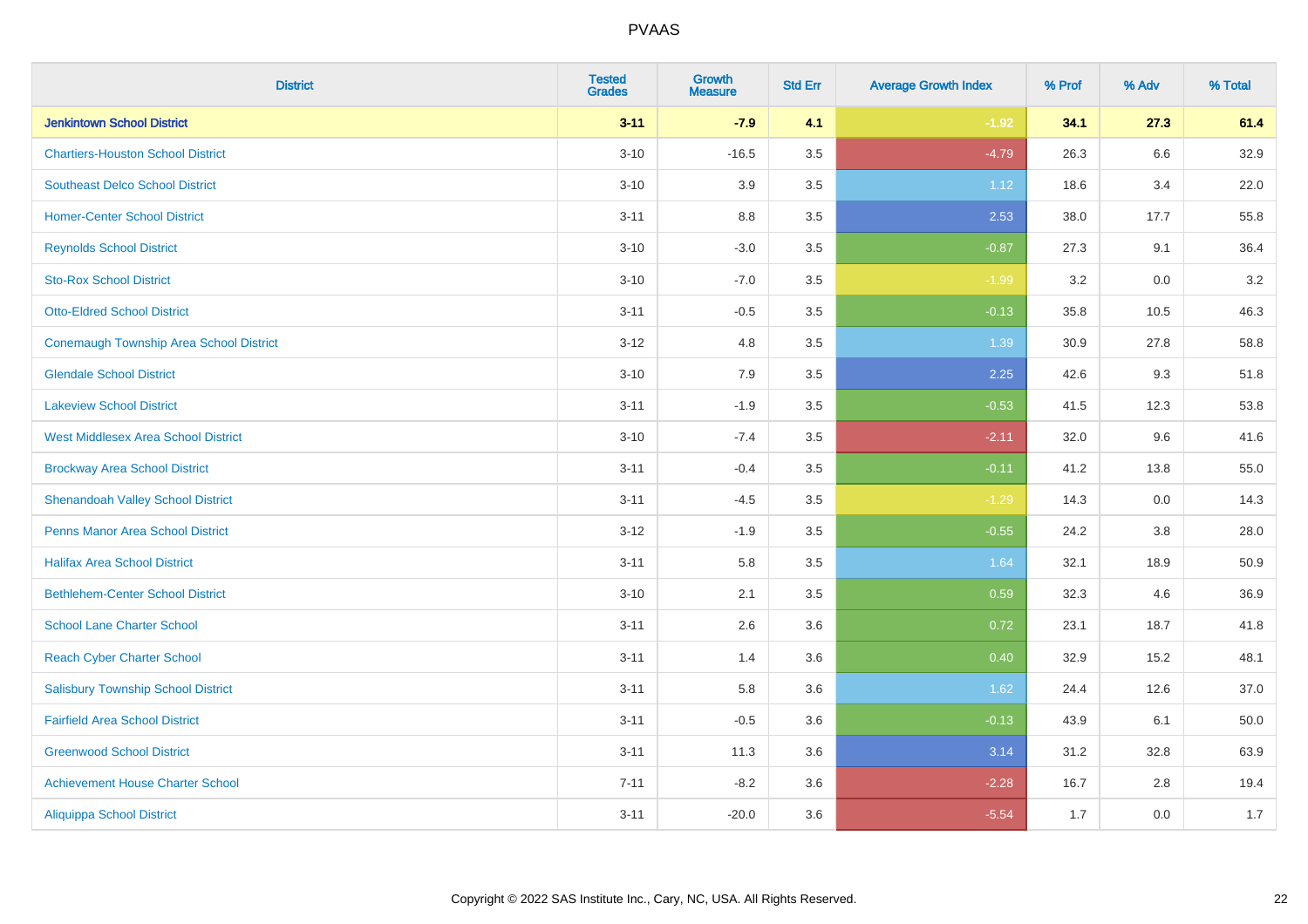| <b>District</b>                                   | <b>Tested</b><br><b>Grades</b> | <b>Growth</b><br><b>Measure</b> | <b>Std Err</b> | <b>Average Growth Index</b> | % Prof | % Adv   | % Total |
|---------------------------------------------------|--------------------------------|---------------------------------|----------------|-----------------------------|--------|---------|---------|
| <b>Jenkintown School District</b>                 | $3 - 11$                       | $-7.9$                          | 4.1            | $-1.92$                     | 34.1   | 27.3    | 61.4    |
| <b>Forest City Regional School District</b>       | $3 - 12$                       | $-1.2$                          | 3.6            | $-0.33$                     | 26.5   | $8.2\,$ | 34.7    |
| <b>Propel Charter School-Montour</b>              | $3 - 10$                       | $-3.4$                          | 3.6            | $-0.93$                     | 7.7    | 0.0     | 7.7     |
| <b>Clarion-Limestone Area School District</b>     | $3 - 12$                       | $-10.0$                         | 3.6            | $-2.76$                     | 28.3   | 20.0    | 48.3    |
| <b>Columbia Borough School District</b>           | $3 - 12$                       | $-1.1$                          | 3.6            | $-0.31$                     | 17.2   | 1.7     | 19.0    |
| <b>Sharpsville Area School District</b>           | $3 - 11$                       | 3.8                             | 3.7            | 1.04                        | 41.1   | 23.2    | 64.3    |
| <b>Lawrence County CTC</b>                        | $10 - 11$                      | $-9.8$                          | 3.7            | $-2.68$                     | 7.3    | 0.0     | 7.3     |
| <b>Sugar Valley Rural Charter School</b>          | $3 - 11$                       | $-3.6$                          | 3.7            | $-0.98$                     | 10.3   | 0.0     | 10.3    |
| <b>Clarion Area School District</b>               | $3 - 11$                       | 3.2                             | 3.7            | 0.88                        | 31.7   | 13.3    | 45.0    |
| <b>Blue Ridge School District</b>                 | $3 - 11$                       | 8.3                             | 3.7            | 2.24                        | 29.6   | 9.3     | 38.9    |
| <b>North Pocono School District</b>               | $3 - 11$                       | 13.1                            | 3.7            | 3.54                        | 31.4   | 33.3    | 64.7    |
| <b>Union School District</b>                      | $3 - 12$                       | 2.5                             | 3.7            | 0.69                        | 17.9   | 10.4    | 28.4    |
| <b>Antietam School District</b>                   | $3 - 10$                       | $-9.5$                          | 3.7            | $-2.57$                     | 20.9   | $1.5\,$ | 22.4    |
| Lincoln Leadership Academy Charter School         | $3 - 12$                       | $-7.4$                          | 3.7            | $-1.99$                     | 6.4    | 2.1     | 8.5     |
| Morrisville Borough School District               | $3 - 11$                       | $-13.1$                         | 3.7            | $-3.52$                     | 4.9    | 1.6     | 6.6     |
| <b>Environmental Charter School At Frick Park</b> | $3-9$                          | $-6.2$                          | 3.7            | $-1.67$                     | 25.9   | 3.4     | 29.3    |
| <b>Northeast Bradford School District</b>         | $3 - 10$                       | $-5.0$                          | 3.7            | $-1.35$                     | 30.6   | 4.8     | 35.5    |
| <b>Clearfield Area School District</b>            | $3 - 10$                       | $-1.3$                          | 3.7            | $-0.34$                     | 43.9   | 24.6    | 68.4    |
| <b>Williams Valley School District</b>            | $3 - 11$                       | 2.6                             | 3.7            | 0.69                        | 17.0   | 5.1     | 22.0    |
| <b>Port Allegany School District</b>              | $3 - 11$                       | 6.5                             | 3.7            | 1.74                        | 26.4   | 11.3    | 37.7    |
| <b>Brownsville Area School District</b>           | $3 - 12$                       | 3.9                             | 3.8            | 1.04                        | 22.0   | 8.5     | 30.5    |
| <b>Union Area School District</b>                 | $3 - 11$                       | $-6.5$                          | 3.8            | $-1.70$                     | 30.6   | 12.2    | 42.9    |
| <b>Susquehanna Community School District</b>      | $3 - 11$                       | $-4.5$                          | 3.8            | $-1.19$                     | 31.9   | 8.8     | 40.7    |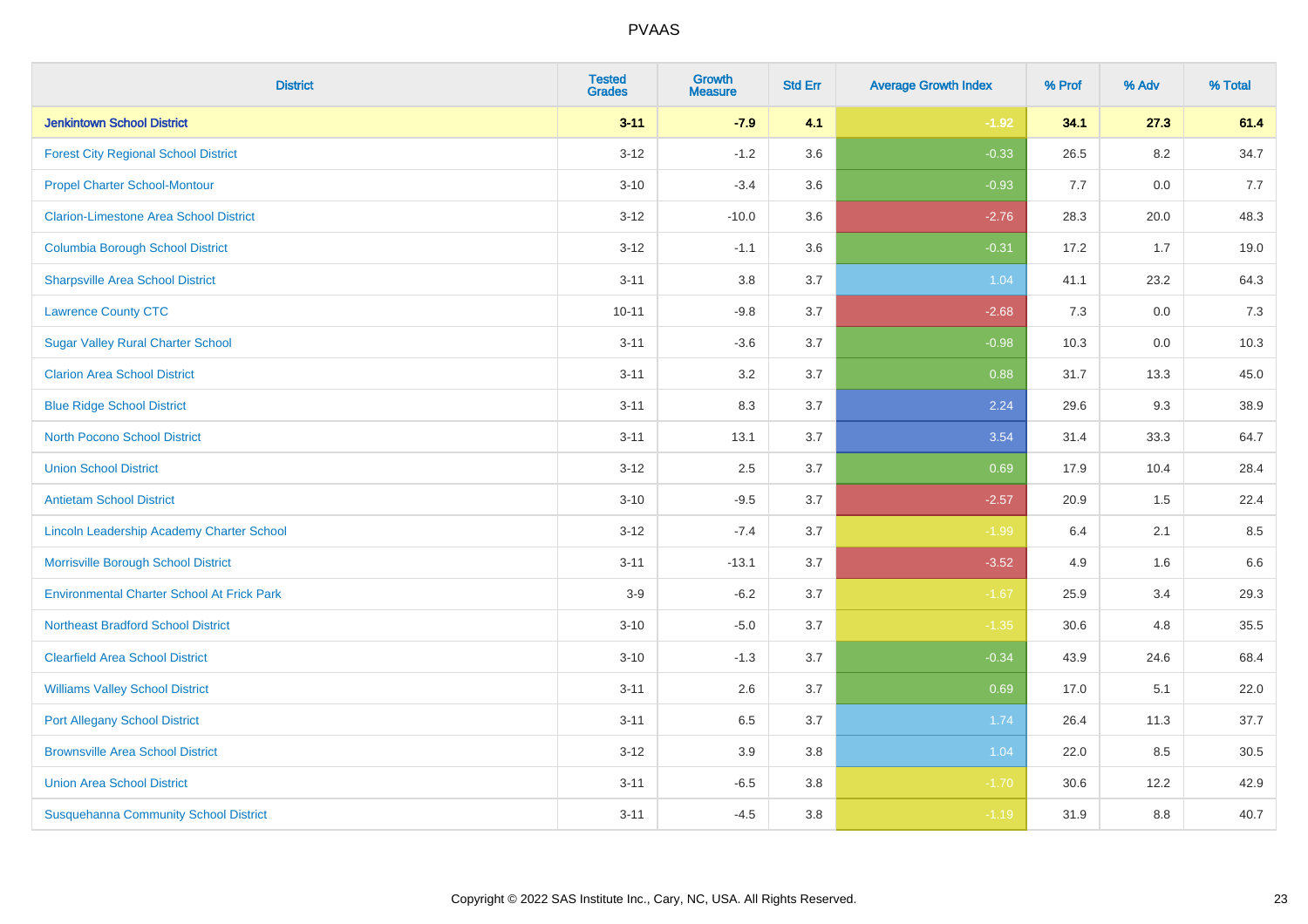| <b>District</b>                                 | <b>Tested</b><br><b>Grades</b> | <b>Growth</b><br><b>Measure</b> | <b>Std Err</b> | <b>Average Growth Index</b> | % Prof | % Adv | % Total |
|-------------------------------------------------|--------------------------------|---------------------------------|----------------|-----------------------------|--------|-------|---------|
| <b>Jenkintown School District</b>               | $3 - 11$                       | $-7.9$                          | 4.1            | $-1.92$                     | 34.1   | 27.3  | 61.4    |
| <b>Smethport Area School District</b>           | $3 - 12$                       | 5.8                             | 3.8            | 1.52                        | 24.6   | 20.0  | 44.6    |
| Jefferson-Morgan School District                | $3 - 10$                       | $-12.0$                         | 3.9            | $-3.09$                     | 28.6   | 6.1   | 34.7    |
| <b>West Greene School District</b>              | $3 - 11$                       | $-8.1$                          | 3.9            | $-2.08$                     | 31.0   | 11.9  | 42.9    |
| <b>Allegheny Valley School District</b>         | $3 - 11$                       | $-1.9$                          | 3.9            | $-0.48$                     | 31.8   | 11.4  | 43.2    |
| <b>Line Mountain School District</b>            | $3 - 11$                       | 11.7                            | 3.9            | 3.01                        | 40.4   | 42.3  | 82.7    |
| Johnsonburg Area School District                | $3 - 11$                       | 5.0                             | 3.9            | 1.27                        | 35.5   | 11.8  | 47.4    |
| <b>Tri-Valley School District</b>               | $3 - 10$                       | $-2.7$                          | 3.9            | $-0.69$                     | 31.0   | 9.5   | 40.5    |
| <b>West Side CTC</b>                            | $9 - 10$                       | $-32.0$                         | 3.9            | $-8.16$                     | 5.9    | 0.0   | 5.9     |
| <b>Leechburg Area School District</b>           | $3 - 11$                       | 7.0                             | 3.9            | 1.79                        | 37.7   | 4.9   | 42.6    |
| <b>Rochester Area School District</b>           | $3 - 11$                       | $-5.7$                          | 3.9            | $-1.45$                     | 14.9   | 2.1   | 17.0    |
| <b>Propel Charter School-Homestead</b>          | $3 - 11$                       | $-5.0$                          | 3.9            | $-1.27$                     | 7.3    | 0.0   | 7.3     |
| <b>Blacklick Valley School District</b>         | $3 - 11$                       | $-0.9$                          | 3.9            | $-0.23$                     | 7.7    | 7.7   | 15.4    |
| <b>Riverview School District</b>                | $3 - 11$                       | $-13.0$                         | 4.0            | $-3.29$                     | 43.1   | 7.8   | 51.0    |
| <b>Shade-Central City School District</b>       | $3 - 11$                       | $-14.6$                         | 4.0            | $-3.68$                     | 9.6    | 0.0   | 9.6     |
| <b>Southern Fulton School District</b>          | $3 - 11$                       | $-5.1$                          | 4.0            | $-1.29$                     | 21.7   | 13.0  | 34.8    |
| <b>Berlin Brothersvalley School District</b>    | $3 - 11$                       | 19.6                            | 4.0            | 4.93                        | 28.3   | 41.3  | 69.6    |
| <b>Ridgway Area School District</b>             | $3 - 11$                       | $-6.1$                          | 4.0            | $-1.53$                     | 42.2   | 15.6  | 57.8    |
| <b>Weatherly Area School District</b>           | $3 - 11$                       | $-5.8$                          | 4.0            | $-1.44$                     | 32.1   | 8.9   | 41.1    |
| <b>Benton Area School District</b>              | $3 - 10$                       | 8.1                             | 4.0            | 2.01                        | 35.7   | 28.6  | 64.3    |
| <b>Allegheny-Clarion Valley School District</b> | $3 - 10$                       | 12.3                            | 4.1            | 3.03                        | 33.3   | 19.0  | 52.4    |
| <b>Conemaugh Valley School District</b>         | $3 - 12$                       | $-6.3$                          | 4.1            | $-1.54$                     | 23.7   | 5.1   | 28.8    |
| Jamestown Area School District                  | $3 - 11$                       | $-9.5$                          | 4.1            | $-2.33$                     | 41.5   | 4.9   | 46.3    |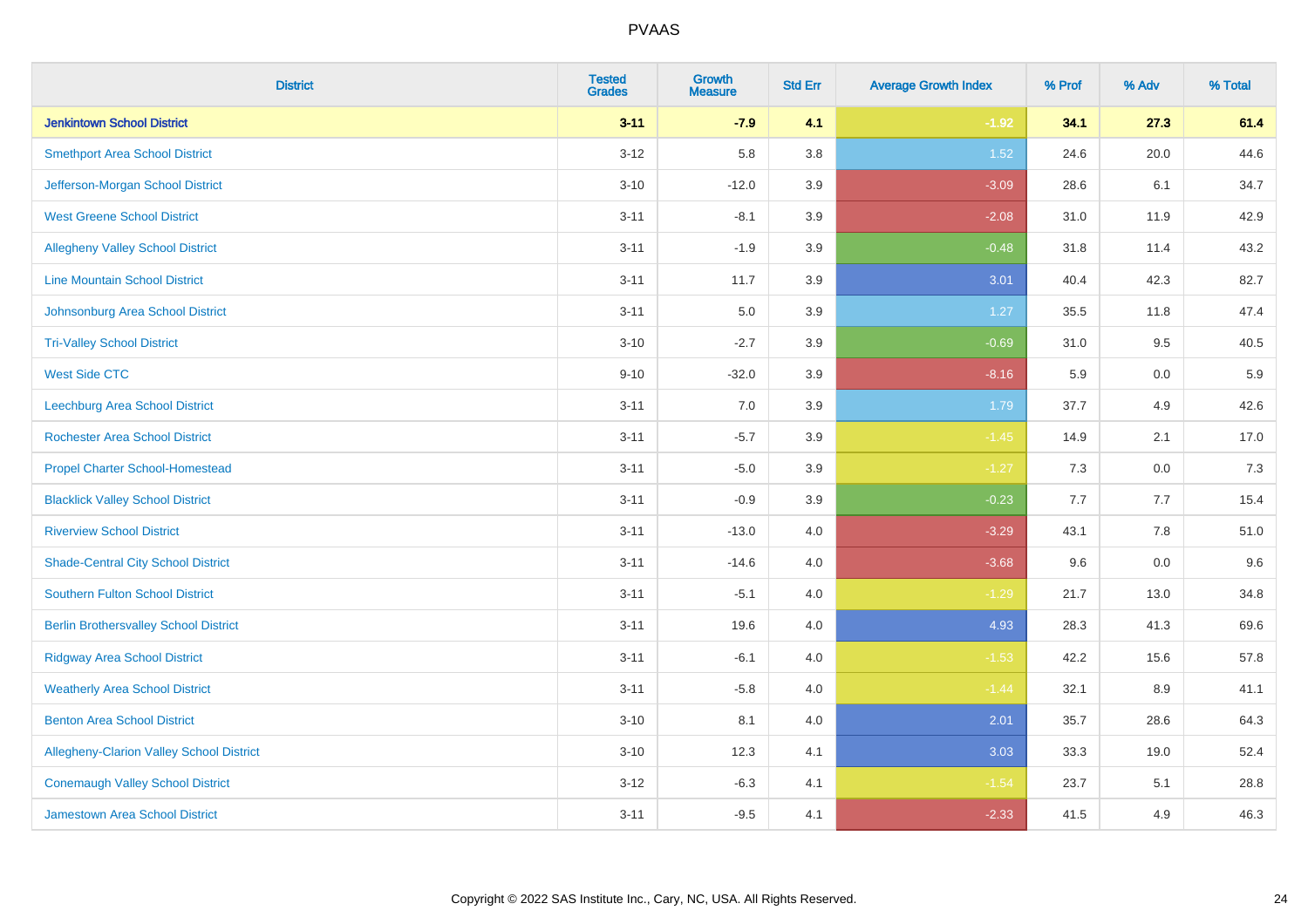| <b>District</b>                                 | <b>Tested</b><br><b>Grades</b> | <b>Growth</b><br><b>Measure</b> | <b>Std Err</b> | <b>Average Growth Index</b> | % Prof | % Adv | % Total |
|-------------------------------------------------|--------------------------------|---------------------------------|----------------|-----------------------------|--------|-------|---------|
| <b>Jenkintown School District</b>               | $3 - 11$                       | $-7.9$                          | 4.1            | $-1.92$                     | 34.1   | 27.3  | 61.4    |
| <b>Williamsburg Community School District</b>   | $3 - 11$                       | $-16.9$                         | 4.1            | $-4.14$                     | 22.4   | 0.0   | 22.4    |
| <b>Jenkintown School District</b>               | $3 - 11$                       | $-7.9$                          | 4.1            | $-1.92$                     | 34.1   | 27.3  | 61.4    |
| North Clarion County School District            | $3 - 12$                       | 3.4                             | 4.1            | 0.83                        | 45.0   | 18.8  | 63.8    |
| <b>Roberto Clemente Charter School</b>          | $3-12$                         | $-3.3$                          | 4.1            | $-0.79$                     | 22.7   | 4.6   | 27.3    |
| <b>Ferndale Area School District</b>            | $3 - 10$                       | $-1.1$                          | 4.1            | $-0.27$                     | 21.0   | 7.9   | 29.0    |
| <b>Chichester School District</b>               | $3 - 11$                       | $-1.8$                          | 4.2            | $-0.44$                     | 40.0   | 14.0  | 54.0    |
| <b>Farrell Area School District</b>             | $3 - 11$                       | $-1.9$                          | 4.2            | $-0.44$                     | 9.3    | 11.6  | 20.9    |
| <b>Western Beaver County School District</b>    | $3 - 11$                       | $-9.3$                          | 4.2            | $-2.20$                     | 45.1   | 3.9   | 49.0    |
| <b>Mastery Charter School - Pickett Campus</b>  | $6 - 10$                       | 2.7                             | 4.2            | 0.65                        | 20.6   | 0.0   | 20.6    |
| Dr Robert Ketterer Charter School Inc           | $6 - 12$                       | 7.1                             | 4.3            | 1.66                        | 7.3    | 1.7   | 9.0     |
| <b>Sullivan County School District</b>          | $3 - 10$                       | 2.5                             | 4.3            | 0.58                        | 43.6   | 7.7   | 51.3    |
| <b>Tidioute Community Charter School</b>        | $3 - 11$                       | 0.8                             | 4.4            | 0.19                        | 18.1   | 6.9   | 25.0    |
| <b>Millville Area School District</b>           | $3 - 12$                       | $-5.6$                          | 4.4            | $-1.26$                     | 31.4   | 11.4  | 42.9    |
| <b>Southeastern Greene School District</b>      | $3 - 10$                       | $-2.3$                          | 4.4            | $-0.53$                     | 29.0   | 9.7   | 38.7    |
| <b>Cameron County School District</b>           | $3 - 12$                       | $-5.0$                          | 4.4            | $-1.12$                     | 34.9   | 4.8   | 39.7    |
| <b>York Academy Regional Charter School</b>     | $3 - 11$                       | $-2.3$                          | 4.4            | $-0.52$                     | 23.5   | 2.0   | 25.5    |
| California Area School District                 | $3 - 10$                       | $-13.7$                         | 4.5            | $-3.06$                     | 41.7   | 16.7  | 58.3    |
| <b>Commodore Perry School District</b>          | $3 - 11$                       | $-10.4$                         | 4.5            | $-2.30$                     | 29.4   | 5.9   | 35.3    |
| Capital Area School for the Arts Charter School | $9 - 11$                       | 14.2                            | 4.5            | 3.13                        | 27.5   | 30.0  | 57.5    |
| <b>Mastery Charter School - Gratz Campus</b>    | $7 - 10$                       | $-9.5$                          | 4.6            | $-2.09$                     | 0.0    | 3.4   | 3.4     |
| <b>Cornell School District</b>                  | $3 - 11$                       | $-5.5$                          | 4.6            | $-1.20$                     | 11.3   | 3.2   | 14.5    |
| <b>Moshannon Valley School District</b>         | $3 - 10$                       | $-5.1$                          | 4.6            | $-1.12$                     | 25.0   | 12.5  | 37.5    |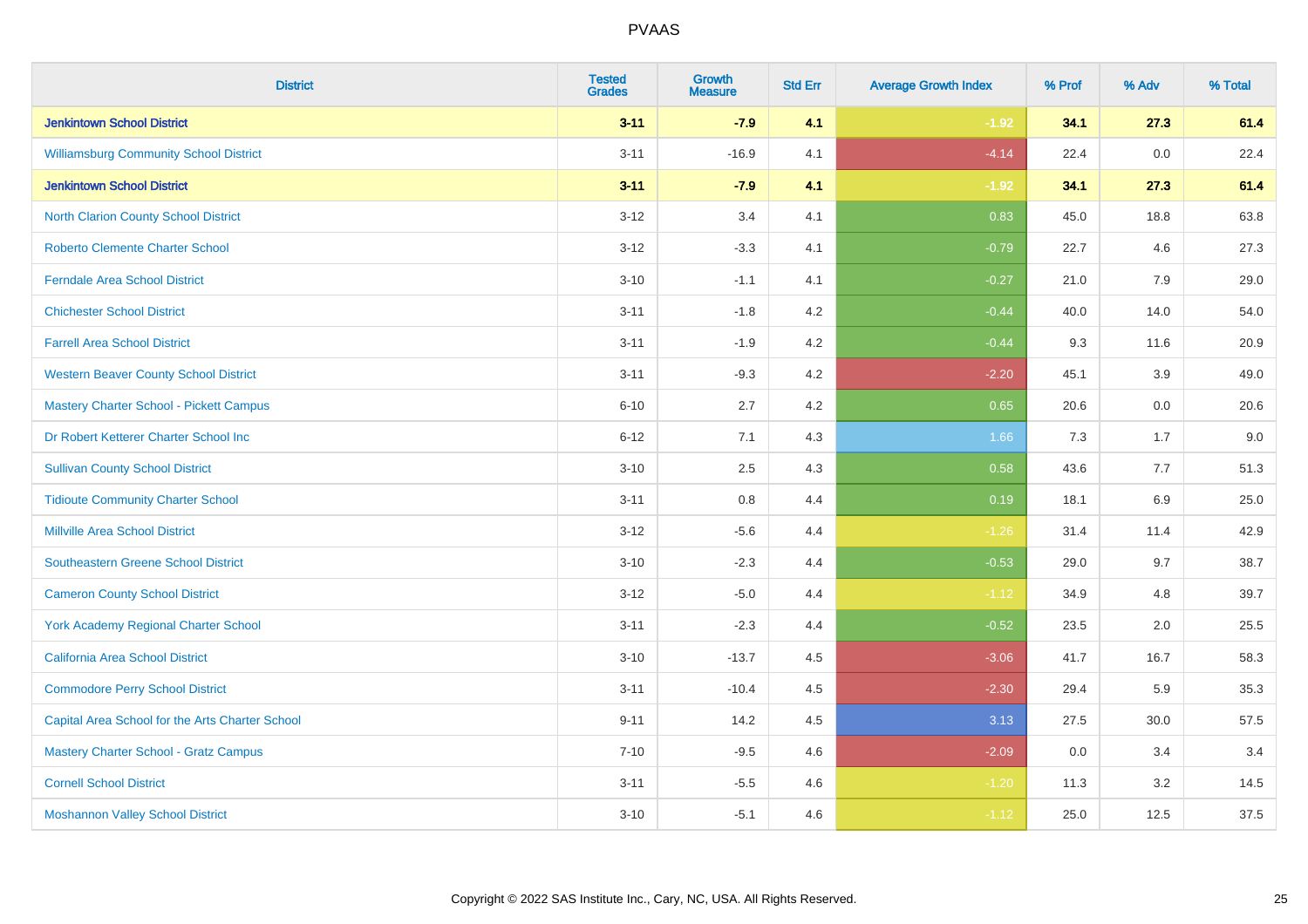| <b>District</b>                                 | <b>Tested</b><br><b>Grades</b> | <b>Growth</b><br><b>Measure</b> | <b>Std Err</b> | <b>Average Growth Index</b> | % Prof  | % Adv   | % Total |
|-------------------------------------------------|--------------------------------|---------------------------------|----------------|-----------------------------|---------|---------|---------|
| <b>Jenkintown School District</b>               | $3 - 11$                       | $-7.9$                          | 4.1            | $-1.92$                     | 34.1    | 27.3    | 61.4    |
| Northern Potter School District                 | $3 - 12$                       | 6.8                             | 4.6            | 1.48                        | 30.6    | 11.1    | 41.7    |
| <b>Avella Area School District</b>              | $3 - 12$                       | 1.6                             | 4.7            | 0.34                        | 34.8    | 7.2     | 42.0    |
| <b>Hanover Area School District</b>             | $3 - 11$                       | $-14.7$                         | 4.7            | $-3.13$                     | 12.1    | $3.0\,$ | 15.2    |
| <b>Forbes Road School District</b>              | $3 - 11$                       | $-11.5$                         | 4.7            | $-2.43$                     | 23.1    | 10.3    | 33.3    |
| <b>Forest Area School District</b>              | $3 - 11$                       | $-1.8$                          | 4.7            | $-0.37$                     | 18.9    | 15.1    | 34.0    |
| <b>Evergreen Community Charter School</b>       | $6 - 11$                       | $-1.1$                          | 4.7            | $-0.23$                     | 34.6    | 26.9    | 61.5    |
| <b>Fannett-Metal School District</b>            | $3 - 11$                       | $-22.3$                         | 4.8            | $-4.65$                     | 16.4    | 6.6     | 23.0    |
| <b>Tulpehocken Area School District</b>         | $3-12$                         | 1.0                             | 4.9            | 0.20                        | 11.5    | 23.1    | 34.6    |
| <b>Clairton City School District</b>            | $3 - 11$                       | $-1.6$                          | 5.0            | $-0.32$                     | 3.8     | 0.5     | 4.4     |
| <b>Harmony Area School District</b>             | $3 - 10$                       | $-5.7$                          | 5.0            | $-1.13$                     | 33.3    | $0.0\,$ | 33.3    |
| <b>Keystone Education Center Charter School</b> | $3 - 12$                       | $-6.5$                          | 5.1            | $-1.28$                     | 0.0     | 0.0     | 0.0     |
| <b>Upper Dauphin Area School District</b>       | $3 - 11$                       | 16.5                            | 5.1            | 3.26                        | 37.5    | 26.8    | 64.3    |
| <b>Oswayo Valley School District</b>            | $3 - 12$                       | 9.9                             | 5.1            | 1.93                        | 26.5    | 44.1    | 70.6    |
| <b>Claysburg-Kimmel School District</b>         | $3 - 11$                       | $-1.2$                          | 5.2            | $-0.22$                     | $5.0\,$ | 0.0     | 5.0     |
| <b>Galeton Area School District</b>             | $3 - 11$                       | 5.4                             | 5.4            | 1.01                        | 33.3    | 22.2    | 55.6    |
| <b>Valley Grove School District</b>             | $3 - 10$                       | $-4.0$                          | 5.5            | $-0.72$                     | 68.4    | 15.8    | 84.2    |
| <b>Shanksville-Stonycreek School District</b>   | $3 - 10$                       | $-8.6$                          | 5.5            | $-1.55$                     | 17.6    | 23.5    | 41.2    |
| People For People Charter School                | $3 - 12$                       | 6.4                             | 5.6            | 1.15                        | 2.4     | $0.0\,$ | 2.4     |
| <b>Monessen City School District</b>            | $3 - 10$                       | $-3.9$                          | 5.6            | $-0.69$                     | 21.0    | 10.5    | 31.6    |
| Urban Pathways 6-12 Charter School              | $6 - 11$                       | $-4.1$                          | 5.7            | $-0.72$                     | 0.0     | 0.0     | 0.0     |
| Mastery Charter School - Thomas Campus          | $3 - 10$                       | 7.9                             | 5.7            | 1.39                        | 12.5    | 0.0     | 12.5    |
| <b>Keystone School District</b>                 | $3 - 11$                       | 7.8                             | 5.7            | 1.37                        | 35.0    | 45.0    | 80.0    |